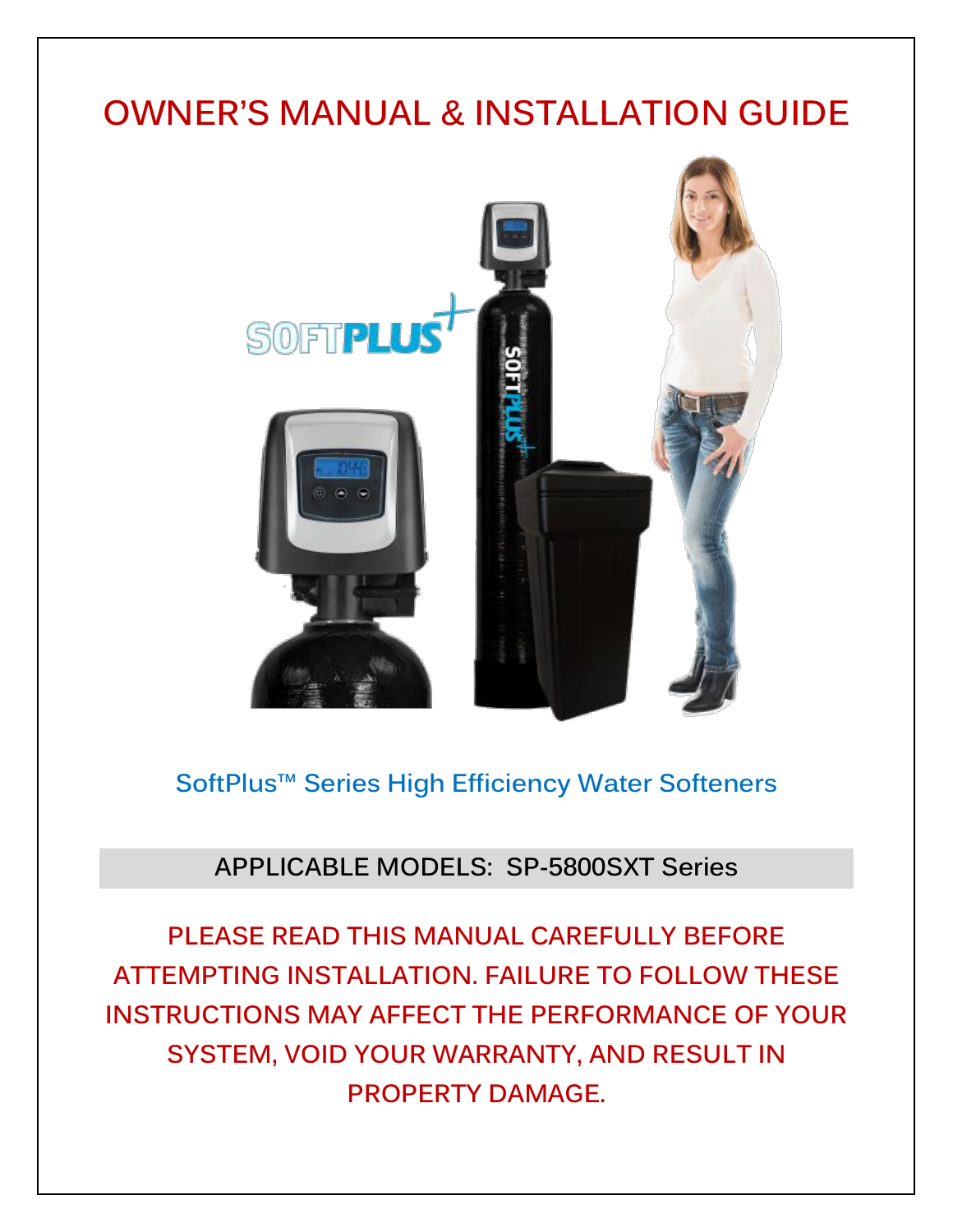#### **Congratulations on the purchase of your SoftPlus™ Series high-efficiency water softener.**

You have purchased one of the finest water softeners on the market today. This manual is designed to provide owners, installers, and service technicians with detailed information about the installation, start-up, and operation of your new water treatment system.

The brain of your SoftPlus™ system is the Fleck 5800SXT control valve. It is manufactured by one of the world's premier water treatment companies. The Fleck 5800 control valve is well respected for its reliability, serviceability, simple operation, and value. The integrated Fleck SXT digital valve controller offers unsurpassed simplicity of operation, yet complete control over all important valve operations. The Pentair Fleck 5800SXT Downflow/Upflow Service Manual is also included with your system. It includes additional information regarding the operation of your valve, replacement parts lists, and more.

Your SoftPlus™ water treatment system is designed to offer low maintenance operation. The control valve will perform regular backwash functions automatically, however, you will need to periodically add salt to your brine tank as it is consumed by the system. For your convenience, your system has been pre-programmed for you at our factory. Should you need to change any of the settings, simply follow the instructions provided in this manual.

## **IMPORTANT SAFETY SYMBOLS**



Hazards or unsafe practices that may result in personal injury and/or severe property damage.



Hazards or unsafe practices that may cause operational problems with your water treatment system.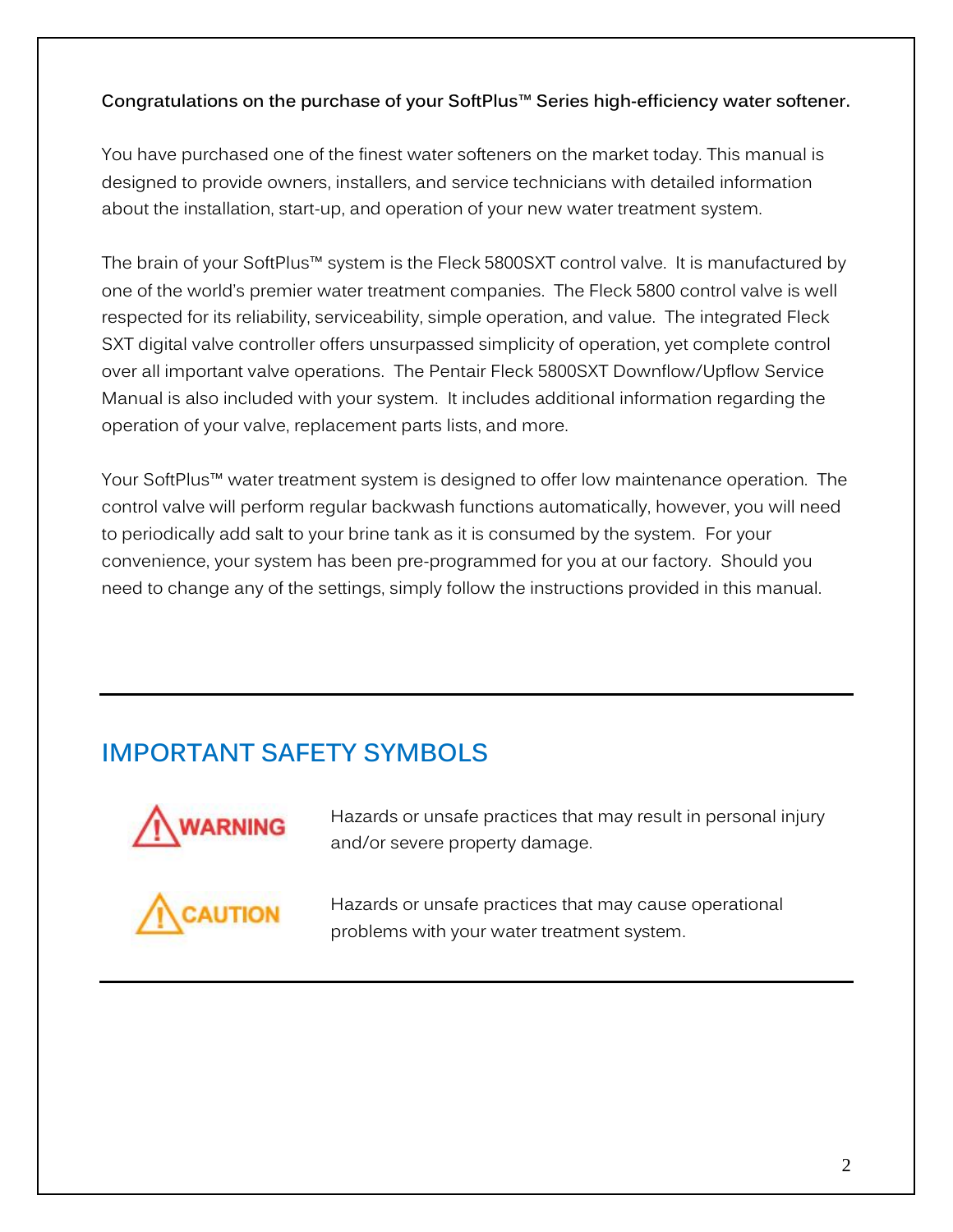# **Table of Contents:**

| 4                                                                 |                     |  |  |  |  |
|-------------------------------------------------------------------|---------------------|--|--|--|--|
|                                                                   | 5                   |  |  |  |  |
|                                                                   | $\overline{7}$      |  |  |  |  |
|                                                                   | $\overline{7}$<br>8 |  |  |  |  |
|                                                                   | 10                  |  |  |  |  |
|                                                                   | 12                  |  |  |  |  |
| Step 5 – Prepare and Install Inlet and Outlet Plumbing Connection | 13                  |  |  |  |  |
|                                                                   | 15                  |  |  |  |  |
|                                                                   | 16                  |  |  |  |  |
|                                                                   | 19                  |  |  |  |  |
|                                                                   | 19                  |  |  |  |  |
|                                                                   | 21                  |  |  |  |  |
|                                                                   | 23                  |  |  |  |  |
|                                                                   | 25                  |  |  |  |  |
|                                                                   | 27                  |  |  |  |  |
|                                                                   | 27                  |  |  |  |  |
| MASTER PROGRAMMING MODE                                           | 30                  |  |  |  |  |
|                                                                   | 31                  |  |  |  |  |
|                                                                   | 31                  |  |  |  |  |
|                                                                   | 32                  |  |  |  |  |
|                                                                   | 32                  |  |  |  |  |
|                                                                   | 36                  |  |  |  |  |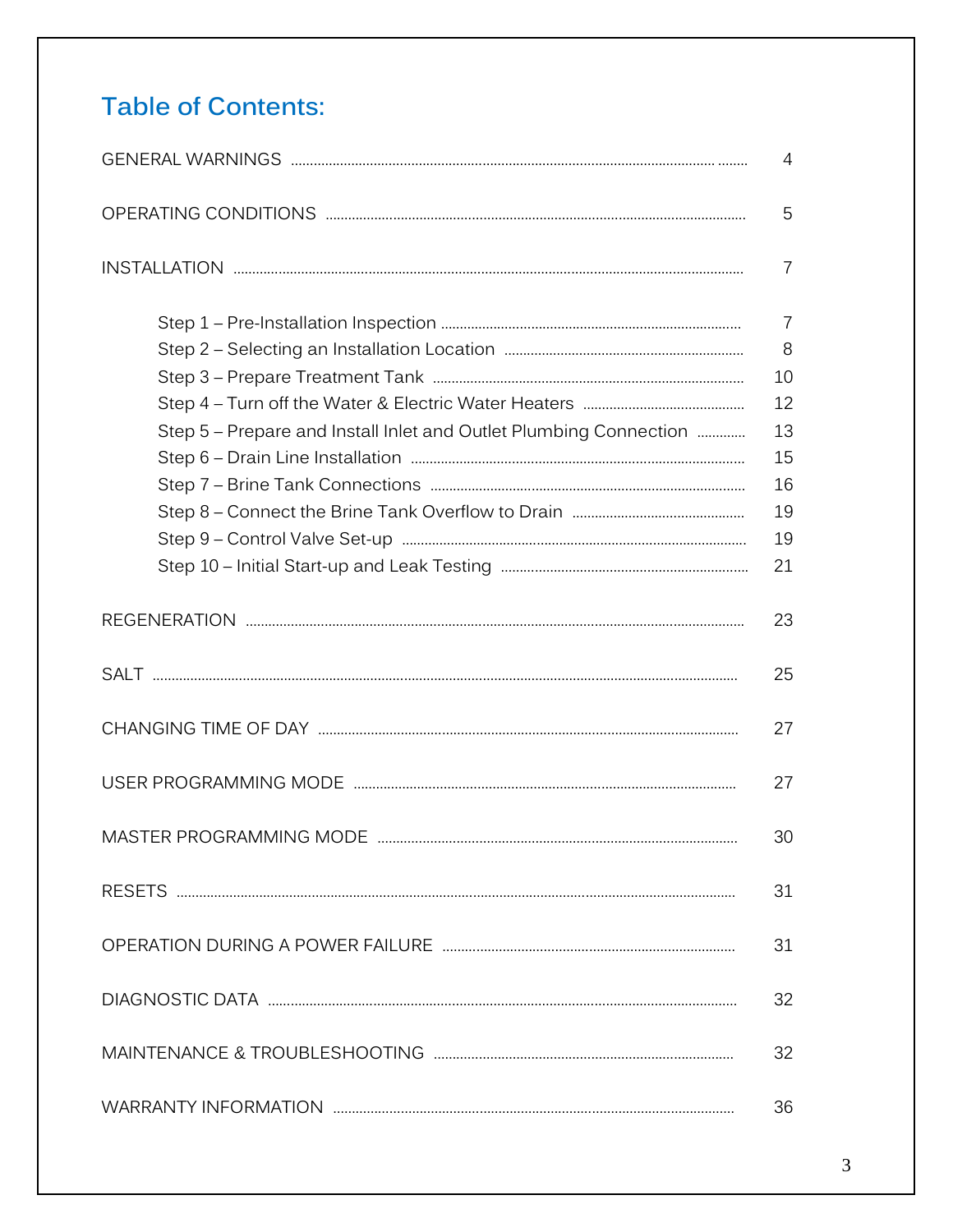## **GENERAL WARNINGS**



Do not allow children or pets to play on or around the water filter.

Do not install or store this filter system where it will be exposed to freezing temperatures.

Do not tamper with controls.

Do not repair, replace, or attempt to service any part of the system unless specifically instructed to in this manual and you have the understanding, tools, and skills necessary to carry out the procedure.

Packing materials can be dangerous to children. Keep all packing material (plastic bags, polystyrene, boxes, etc.) well out of the reach of children.

Individual components of this water treatment system, and the installed system, are heavy. Precautions should be taken to prevent personal injury or strain. Do not move heavy components without assistance if you are not physically capable of safely carrying out the procedure.

If the water treatment system is to be left unattended for an extended period of time (vacation, etc.), we strongly recommend that you turn off the water supply to the system, or the whole house, while you are away.

All state, provincial, and local government codes governing installation of water softeners should be observed.

If your water pipes are metal (galvanized or copper), they may be used to ground electrical systems, appliances, or your phone line. If this is the case, be sure to install regulation ground clamps to the metal pipe on each side of the control valve and connect a jumper wire between the 2 clamps (#4 gauge solid copper wire recommended). Consult a certified electrician or plumber if you are unsure.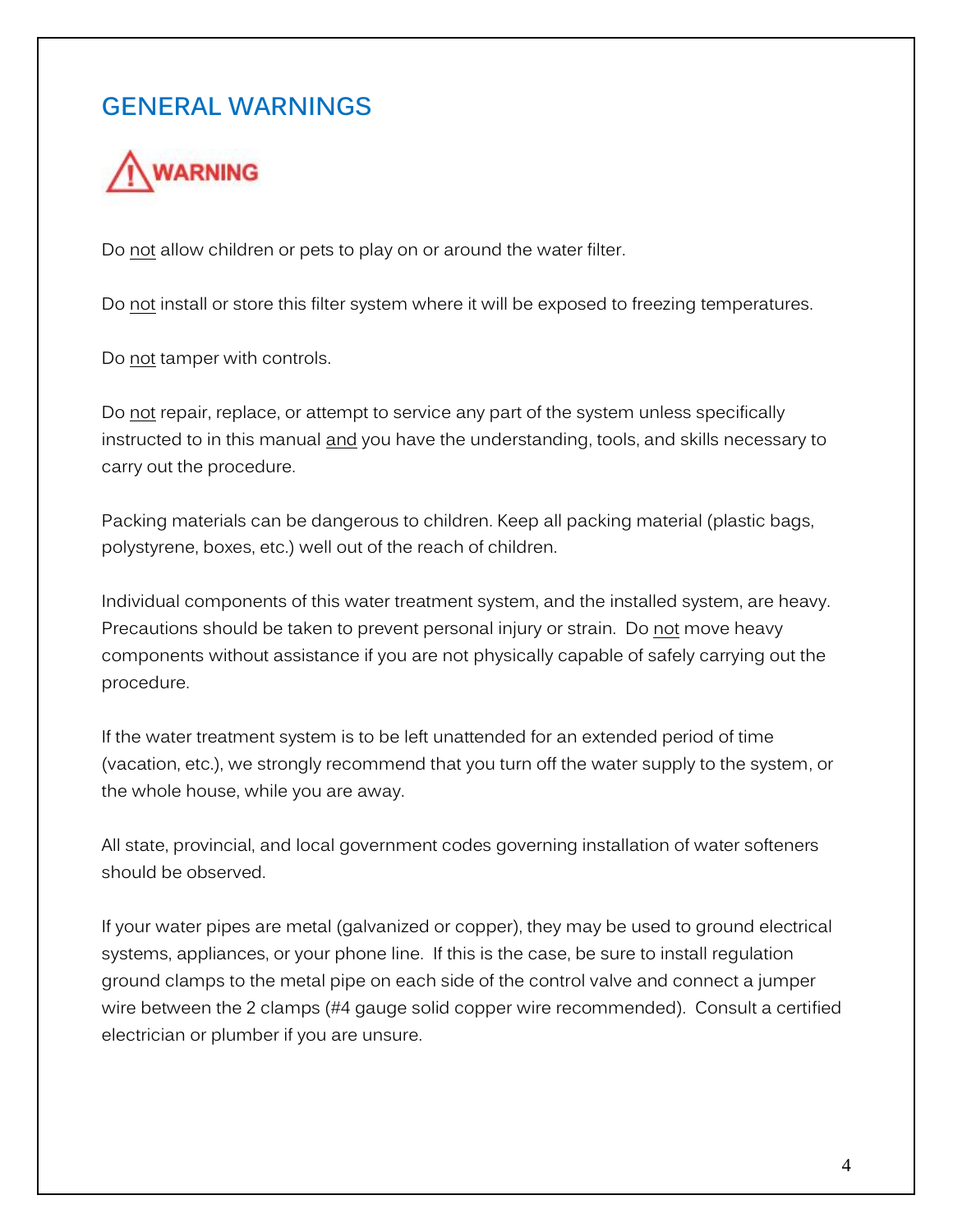## **OPERATING CONDITIONS**

The following chart provides guidance on the conditions required for successful operation of your SoftPlus™ system.

# **WARNING**

**USE OF THIS EQUIPMENT OUTSIDE OF THESE OPERATING CONDITIONS MAY ADVERSELY AFFECT THE PERFORMANCE OF YOUR SYSTEM, RESULT IN SYSTEM DAMAGE INCLUDING WATER LEAKS AND CORRESPONDING PROPERTY DAMAGE, AND MAY VOID YOUR WARRANTY.**

| Minimum Water Pressure        | <b>20 PSI</b>                   |
|-------------------------------|---------------------------------|
| Maximum Water Pressure        | 90 PSI*                         |
| Recommended Water Pressure    | 40-70 PSI                       |
| <b>Water Temperature</b>      | 36F to 100F (2 to 38C)          |
| Air Temperature               | 32F to 125F (0 to 52C)**        |
| pH Range                      | $5.0***$ to 9.0                 |
| Maximum Recommended Hardness  | 75 grains per gallon (770 mg/l) |
| Maximum Recommended Iron      | $<$ 3 ppm (mg/l)                |
| Maximum Recommended Manganese | $<$ 1 ppm (mg/l)                |

\* While the SoftPlus™ system is built to withstand pressures exceeding 90 PSI, if your water pressure is greater than 70 PSI, we recommend that you have a certified plumber install a pressure reducing valve ahead of the SoftPlus™ system.

\*\* The system cannot be subjected to freezing conditions or severe damage to the system and your property could occur.

\*\*\* pH correction is strongly recommended where pH levels are less than 6.5 to prevent damage to your control valve and plumbing system, and to prevent leaching of metals from copper and brass plumbing components and solder in your home. Contact your dealer for recommendations.

For the best performance of your system, the optimal service flow rate should not be exceeded on a continuous basis. Satisfactory to good performance can generally be achieved up to the recommended maximum service flow rate as long as this level of flow rate is not sustained continuously. See chart below.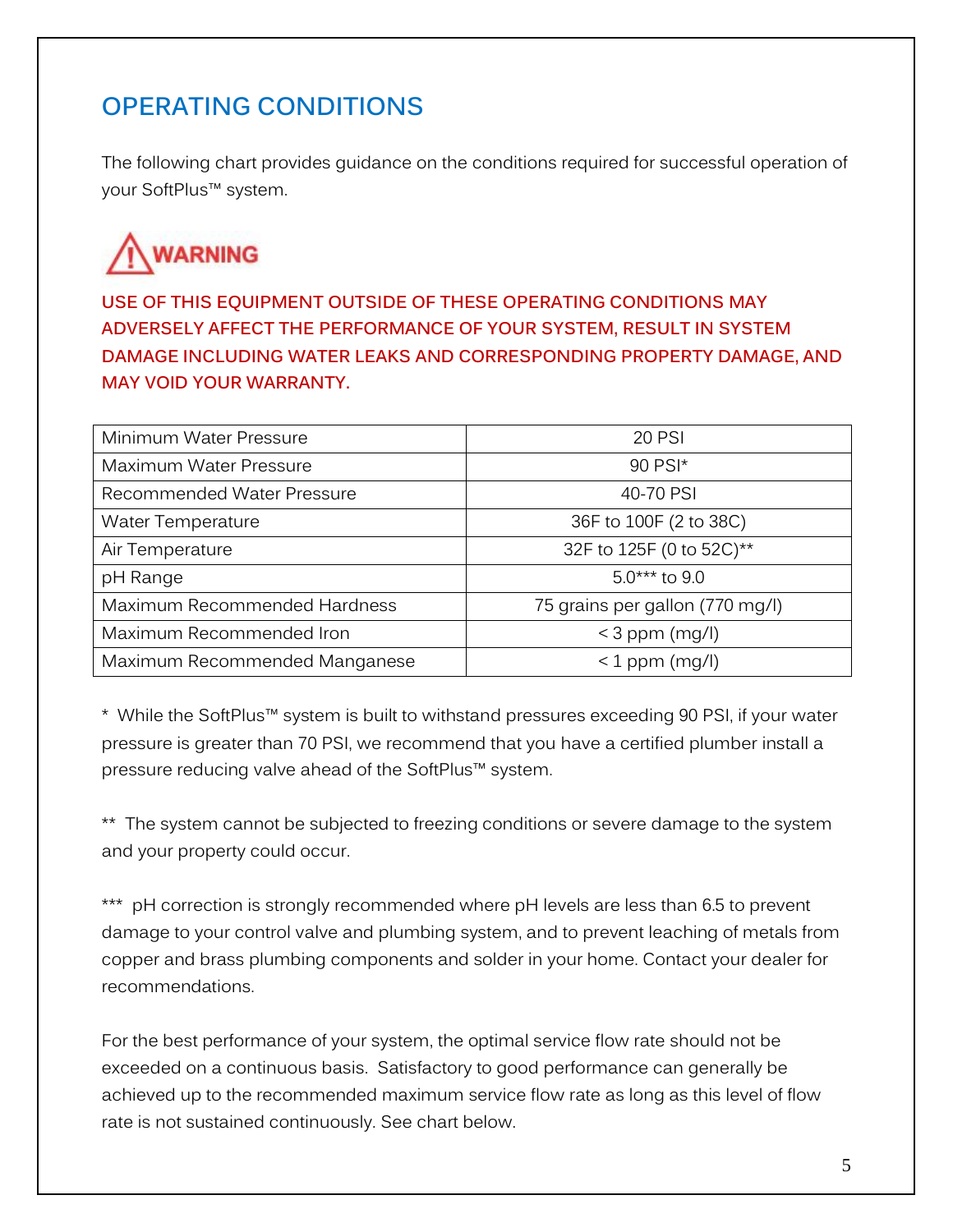**SoftPlus™ 5800SXT Series Water Softener, Specifications Flow Rates & Backwash Requirements:**

| Model                                                                         | $8 - 44$         | $9 - 48$         | 10-54            | 12-52            | 13-54            | 14-65            |
|-------------------------------------------------------------------------------|------------------|------------------|------------------|------------------|------------------|------------------|
| Capacity at Salt<br>Dose of 15 pounds<br>/ Cubic Foot:                        | 24,750<br>grains | 33,000<br>grains | 49,500<br>grains | 66,000<br>grains | 82,500<br>grains | 99,000<br>Grains |
| Capacity at Salt<br>Dose of 9 pounds /<br><b>Cubic Foot:</b>                  | 20,250<br>grains | 27,000<br>grains | 40,500<br>grains | 54,000<br>grains | 67,500<br>grains | 81,000<br>Grains |
| Capacity at Salt<br>Dose of 6 Pounds /<br><b>Cubic Foot</b><br>(Recommended): | 16,500<br>grains | 22,000<br>grains | 33,000<br>grains | 44,000<br>grains | 55,000<br>grains | 66,000<br>grains |
| Lbs of Salt Per<br>Regeneration<br>@ dose of 6 lbs/CF:                        | 4.5              | 6                | 9                | 12               | 15               | 18               |
| Resin Volume<br>(Cubic Feet):                                                 | 0.75             | $\mathbf{1}$     | 1.5              | $\overline{2}$   | 2.5              | 3                |
| <b>Optimal Service</b><br>Flow Rate* (GPM)                                    | 3.5              | 4.4              | 5.5              | 7.9              | 9.2              | 10.7             |
| <b>Maximum Service</b><br>Flow* Rate (GPM)                                    | 5.2              | 6.6              | 8.2              | 11.8             | 13.8             | 16.0             |
| <b>Backwash Flow</b><br>Rate at 40F Water<br>Temp (GPM)                       | 1.7              | 2.5              | 3.0              | 4.0              | 5.0              | 5.5              |
| <b>Backwash Flow</b><br>Rate at 70F Water<br>Temp (GPM)                       | 2.0              | 2.7              | 3.5              | 4.5              | 5.5              | 6.0              |



**CONFIRM THAT YOUR WATER CONDITIONS, SERVICE FLOW RATE NEEDS, AND AVAILABLE BACKWASH FLOW RATES MEET THE ABOVE SPECIFICATIONS FOR THE MODEL YOU ARE INSTALLING BEFORE COMMENCING THE INSTALLATION PROCESS. IF IN DOUBT, CALL YOUR DEALER FOR ADVICE. INSTALLED UNITS CANNOT BE RETURNED.**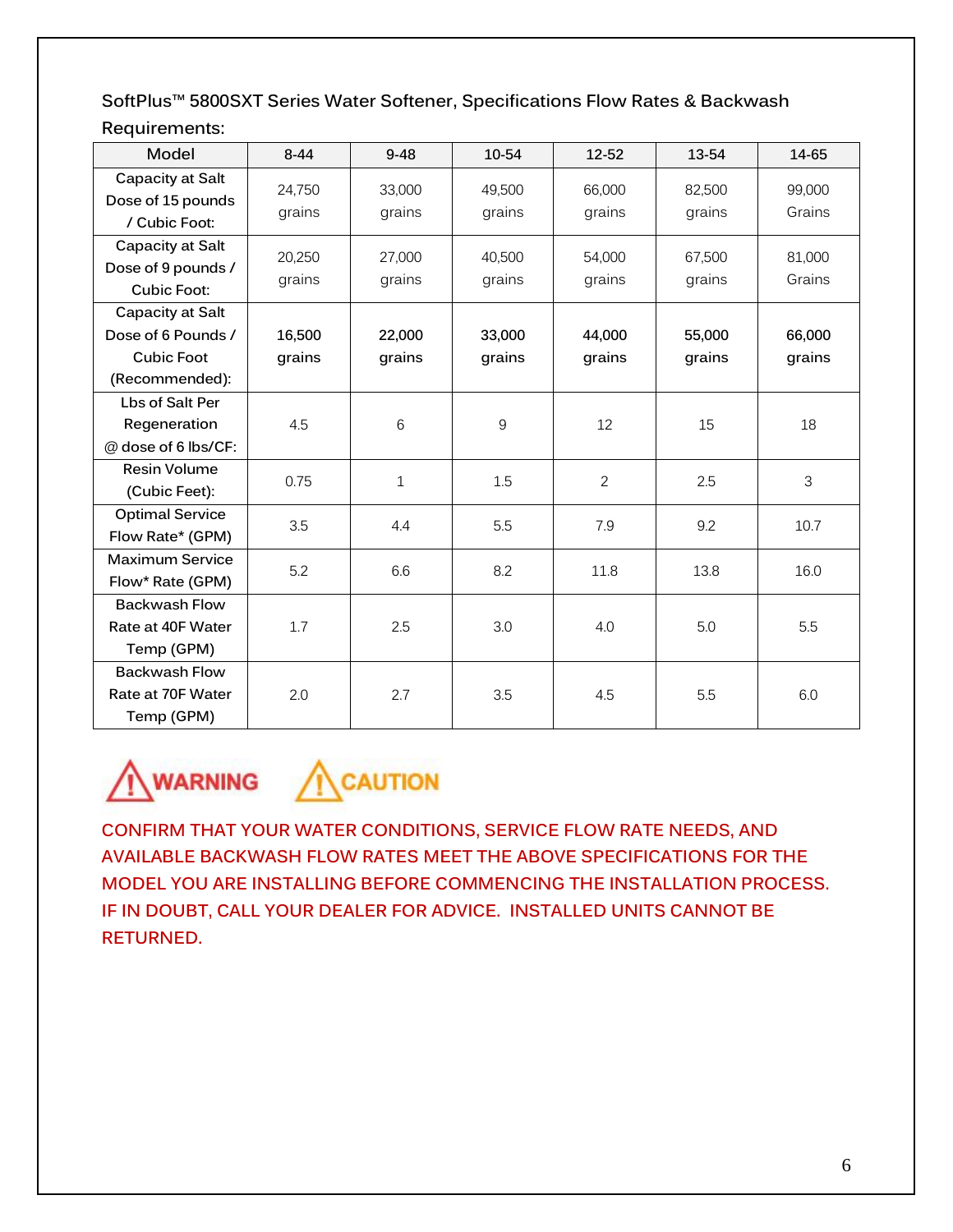## **INSTALLATION**

# **WARNING**

**WE RECOMMEND THAT YOU READ THIS ENTIRE MANUAL BEFORE STARTING THE ACTUAL INSTALLATION. WHILE WE STRONGLY RECOMMEND THAT A LICENSED PLUMBER PERFORM ALL INSTALLATION WORK, A MECHANICALLY-INCLINED HOMEOWNER WITH SUITABLE PLUMBING KNOWLEDGE CAN INSTALL THIS SYSTEM. IN ALL CASES, IT IS CRITICAL THAT THE INSTALLATION BE DONE IN ACCORDANCE WITH THESE INSTRUCTIONS AND ALL APPLICABLE PLUMBING AND ELECTRICAL CODES. BE SURE TO OBTAIN ALL REQUIRED PERMITS. IF THESE INSTRUCTIONS AND THE APPLICABLE CODES ARE IN CONFLICT, THE RELEVANT PLUMBING/ELECTRICAL CODE SHALL BE FOLLOWED. EQUIPMENT FAILURE, PERSONAL INJURY, OR PROPERTY DAMAGE CAN RESULT IF THIS EQUIPMENT IS NOT INSTALLED PROPERLY.** 

### **Step 1. – Pre-Installation Inspection**

Inspect all of the components that you received with your unit. You should have received the following:

- 1. Fleck 5800 SXT Control Valve
- 2. Media Tank
- 3. Upper Screen
- 4. Bypass Assembly w/ 1" NPT Connectors
- 5. Riser tube and lower distributor
- 6. Bag or box of gravel
- 7. Bag(s) or box(es) of Cation Exchange Resin
- 8. Drain Line Flow Control DLFC (attached to #1)
- 9. Brine Tank with Brine Well, Brine Valve assembly, Salt Grid, and Overflow Elbow
- 10. Brine Tubing (10 feet)
- 11. Funnel
- 12. Small Parts Bag (contains food grade silicone O-ring lubricant, and parts for the brine tubing connections)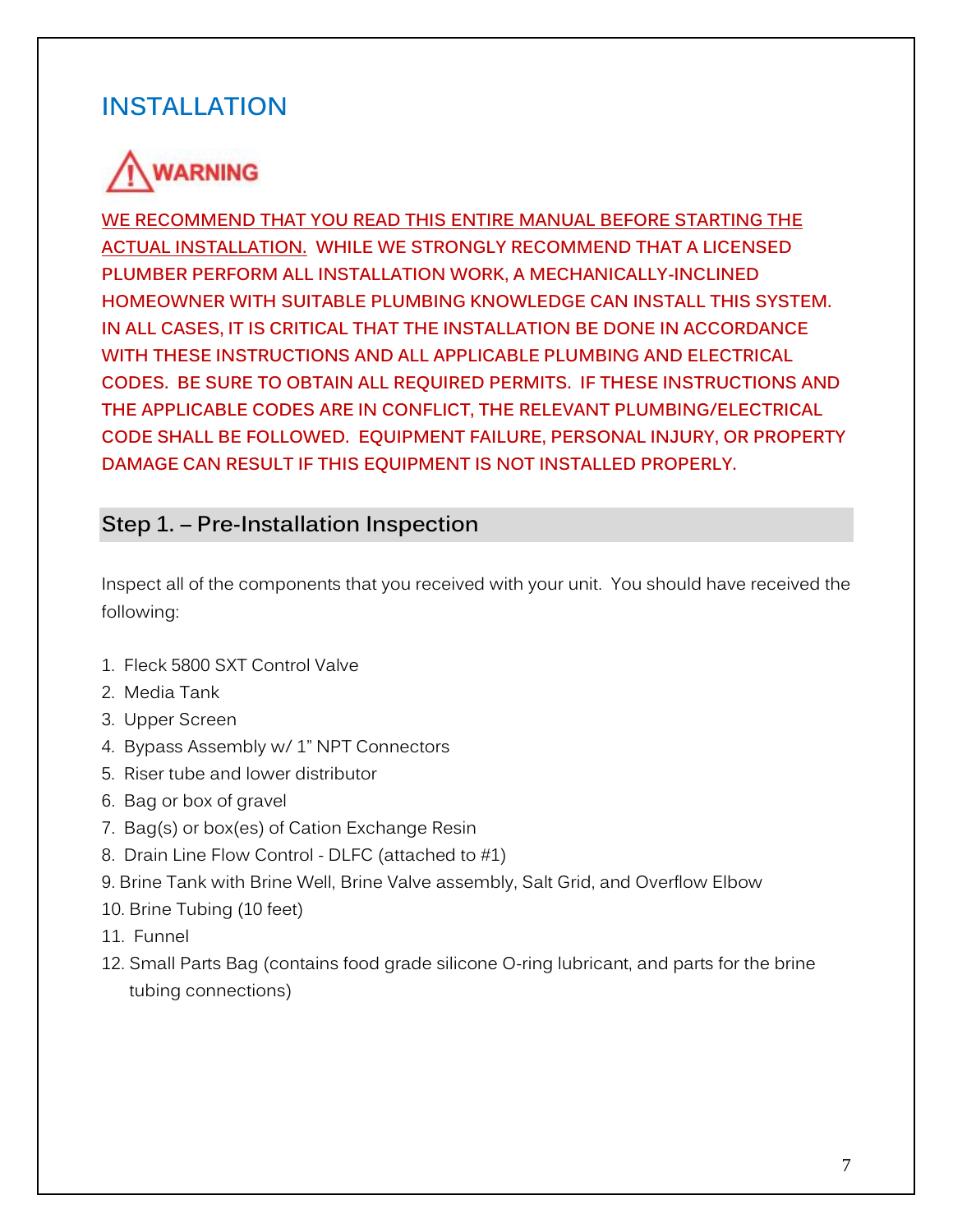

### **Step 2. – Selecting an Installation Location**

While exterior installation in warm climate areas is possible, we strongly recommend interior installation only. The system cannot be allowed to freeze or severe system damage could occur. The system should not be exposed to rain and it should not be installed in direct sunlight, as long-term exposure to UV light could damage components of the system. Furthermore, direct sunlight could raise the internal water temperature in the treatment tank and reduce backwash effectiveness.

In most cases, the system should be located AFTER your water pump and pressure tank, AFTER the branch line to exterior irrigation, and BEFORE your hot water heater.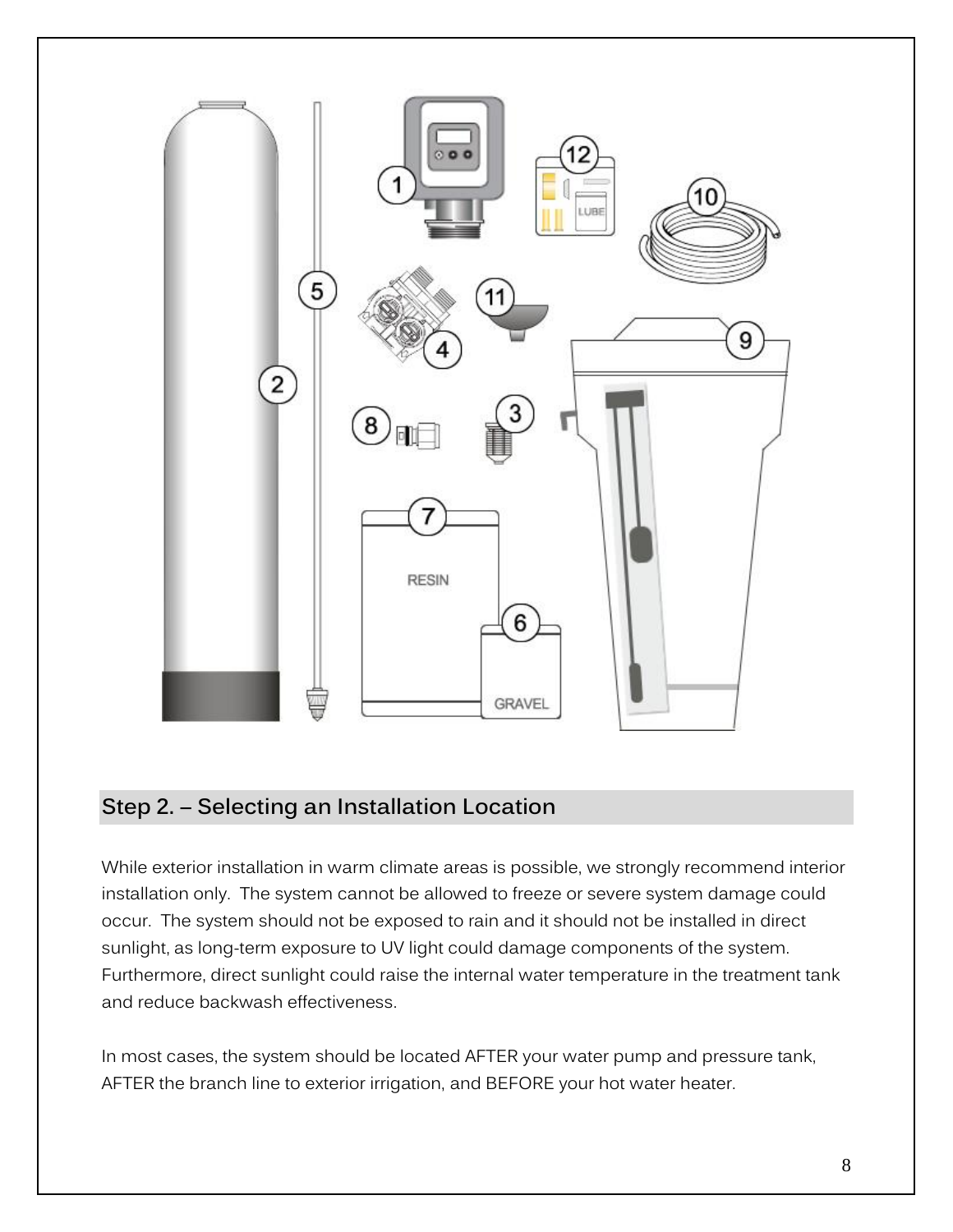# **CAUTION**

**IF YOU HAVE OTHER WATER TREATMENT EQUIPMENT, YOU SHOULD DISCUSS THE ORDER OF YOUR TREATMENT EQUIPMENT WITH YOUR DEALER PRIOR TO INSTALLATION.**

Select a location for installation of your water filter that is within close proximity to the main incoming water line of the home. The location should have a firm, level surface with enough space for the unit itself including the brine tank and sufficient space surrounding the unit to facilitate maintenance. We recommend that the brine tank be located immediately beside your treatment tank and control valve (it can be beside or in front). Frequent access to the brine tank is necessary to add salt so it should be located in a readily accessible location. Although not ideal, if it is necessary, the brine tank can be located up to about 10 feet away from the treatment tank and control valve (max. tubing length).

# **WARNING**

**WHILE WATER LEAKS ARE VERY RARE AND UNEXPECTED, YOUR WATER FILTER SYSTEM SHOULD BE LOCATED NEXT TO A FLOOR DRAIN OR PROTECTED BY A WATER LEAK DETECTION SYSTEM WITH AUTOMATIC SHUT-OFF VALVE TO PREVENT WATER DAMAGE TO YOUR PROPERTY IN THE UNLIKELY EVENT OF A WATER LEAK. RECOMMENDED WATER LEAK DETECTION SYSTEMS ARE AVAILABLE AT WWW.A-LEAK-DETECTOR.COM.**

You will also require a suitable drain to discharge waste water from the backwash cycle. A drain standpipe for a washing machine, floor drain, or sump pump are excellent drain options. We recommend that the drain line be connected to a minimum 1½" drain standpipe or floor drain located ideally below the top of the head of your water filter. If possible, the drain should be no farther than 20 feet from the system.

# **WARNING**

**NOTE: NEVER CONNECT THE DRAIN LINE DIRECTLY INTO A DRAIN PIPE. ALLOW AN AIR GAP BETWEEN THE DRAIN TUBING AND WASTE LINE TO PREVENT THE POSSIBILITY OF BACK-SIPHONING. WE DO NOT RECOMMEND USE OF A CHECK VALVE AS IT MAY BECOME CLOGGED WITH CONTAMINANTS EJECTED FROM THE SYSTEM DURING BACKWASH.**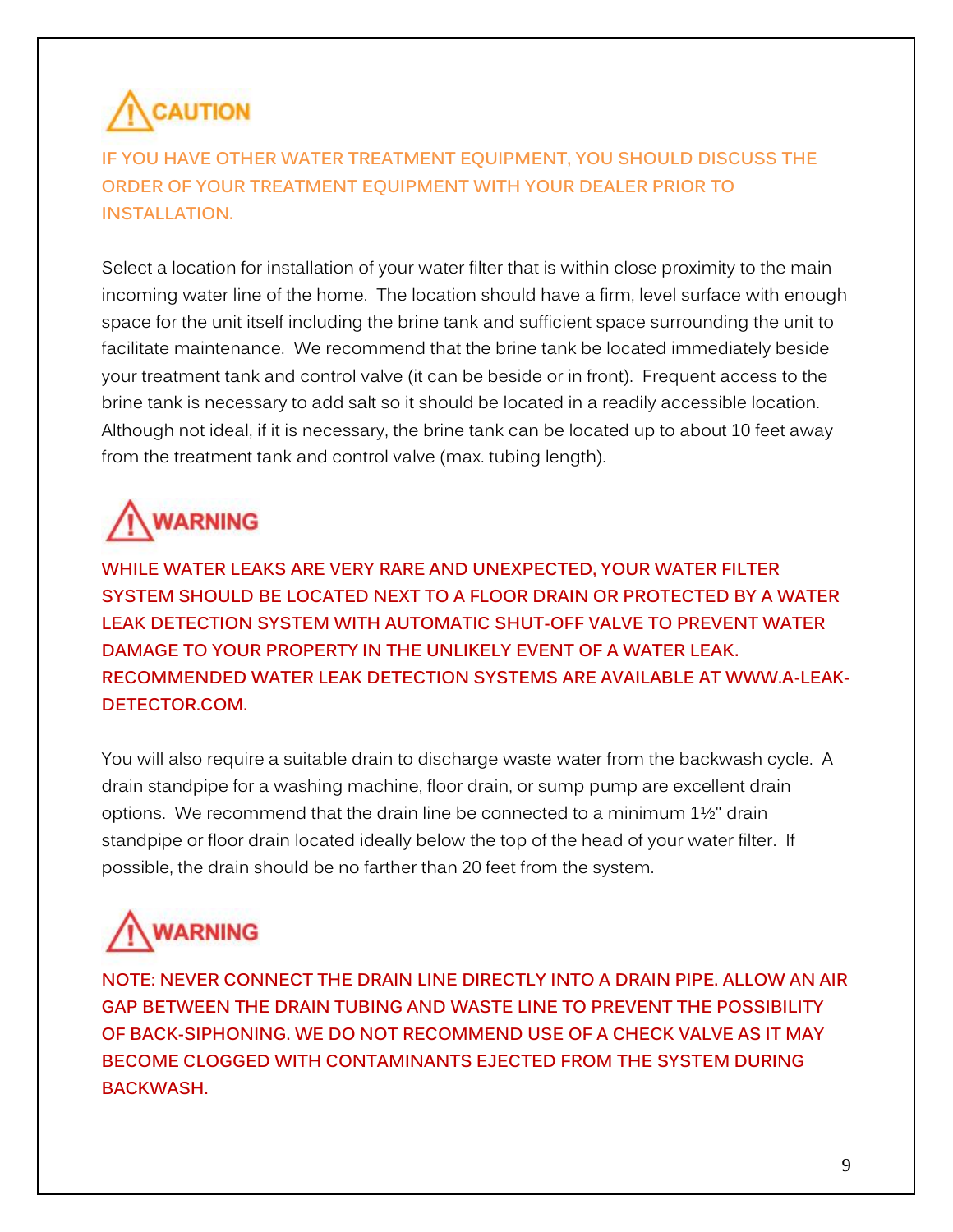You will also need access to a standard, non-switched, grounded 120 volt (60 Hz) electrical outlet. An extension cord may be used to reach a suitable electrical outlet. If this option is used, ensure that the extension cord is UL/CSA certified and of an appropriate wire gauge for the application.

### **Step 3. – Prepare Treatment Tank**

Two types of media are supplied with your system: gravel which forms the base layer (underbedding) in your treatment tank, and a cation exchange resin which removes certain contaminants and softens the water.

Place the tank in the location where it will sit when the installation is complete. Note that the black base of your tank is not permanently attached to the rest of the tank. If your tank appears to be crooked, the base has likely been knocked out of alignment during shipping. This can be correct by picking the tank up and tapping it on a hard surface while holding it perpendicular to the floor. A few light taps will generally straighten it out.

Temporarily remove the distributor and riser tube assembly from the treatment tank. Hand tighten the Fleck 5800SXT control valve on the tank and mark where the front of the tank will be. Turn the tank so that the front of the tank is where you want it when it is full – once it is full of media and water, it becomes very heavy and difficult to move!

Remove the control valve and re-insert the distributor and riser tube assembly into the tank. The distributor, which looks like a cone-shaped plastic screen, is pre-connected to the end of the long plastic riser tube which extends from the bottom of the tank to the top of the tank where the control valve is attached. At the bottom of the tank, there is a recess in the center of the tank to accept the distributor to keep it properly aligned. The riser tube has been precut to the correct height for you. When the distributor is correctly positioned, the top of the riser tube will be approximately 1/8 to 1/4 of an inch below the top of the tank. If the tube is flush or protruding above the top of the tank, the distributor tube is not nested correctly in the recess at the bottom of the tank.

Add enough water to the tank to cover the lower distributor with a minimum of 6 inches of water. This will prevent damage to the lower distributor as gravel is loaded. Place the funnel into the tank so that the riser tube is in the middle. Place tape over the open end of the riser tube. This will prevent gravel or media from accidentally going down the tube during the following steps.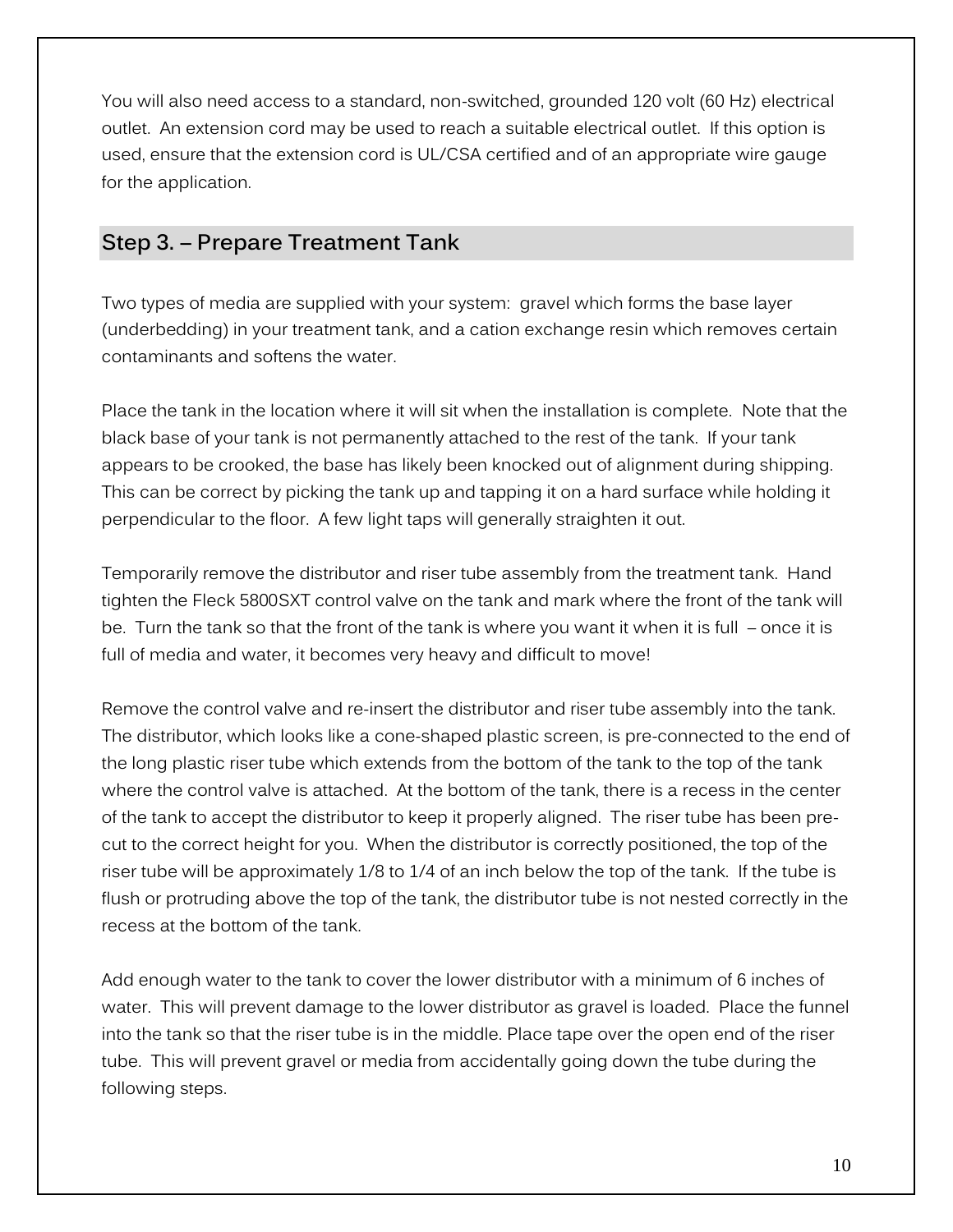

For the following steps, we recommend that you wear a dust mask. Take the bag/box of gravel and, using a small scoop, add the gravel to the tank through the funnel to completely cover the lower distributor. Use all of the gravel. Be sure to provide some downward pressure on the riser tube while adding the gravel to ensure that the distributor does not shift out of its recess or rise up. Ensure that you create an even layer of gravel across the bottom of the tank. A rigid piece of thin wall tubing (conduit, copper pipe, etc.), approximately 1" longer than the tank height works well as a leveling tool if you need it. Ensure that the riser tube remains centered in the opening at the top of the tank.

Once this is complete, add the cation exchange resin media in the same manner. Use all of the resin provided. Depending on the capacity of the system, there will only be enough resin to fill the tank to about 1/2 to 3/4 full. This is normal. The media tank should never be filled to the top of the tank as the remaining space, known as the "freeboard," is necessary for the media to have room to expand during the backwash cycle.

Once you have finished adding the media to the tank, remove the tape from the distributor tube. Be careful not to pull upwards on the riser tube while doing this as it is important that the distributor remain in its recess at the bottom of the tank.

Fill the media tank with water up to within a couple of inches of the top of the tank.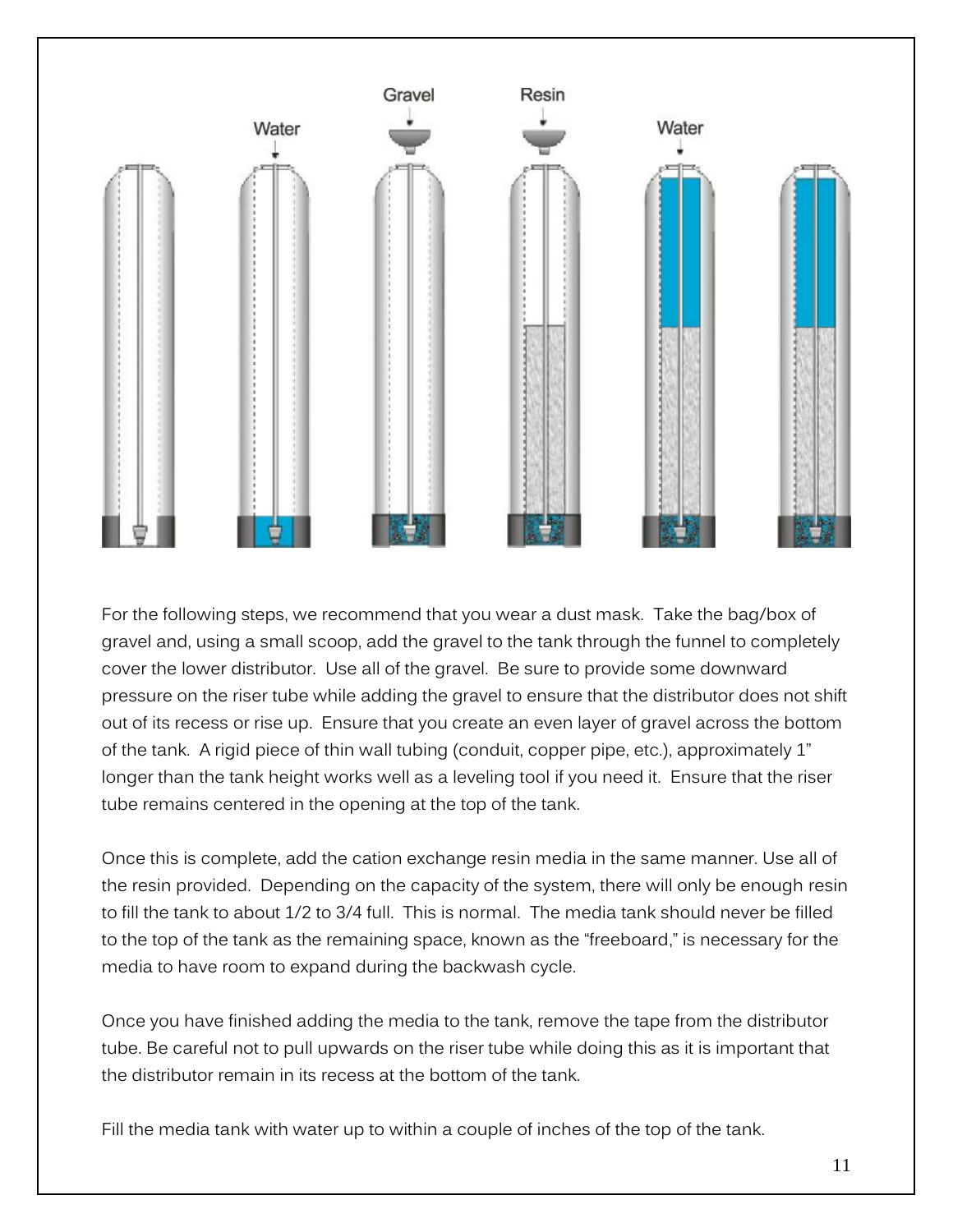Attach the upper screen to the underside of the control valve. Be sure to twist clockwise and lock it into place.

Apply a small amount of lubricant to the top inch of the outside of the riser tube and to the tank o-ring seal.

**Note: Only use food-grade silicone lubricant. A small bag of lubricant is provided in the small parts bag. Do NOT use petroleum jelly.**

The control valve can now be secured to the top of the tank. Before attaching the valve, check to make sure that there is no debris such as gravel or resin in the tank threads. Screw the control valve onto the tank – make sure that the riser tube inserts into the center hole in the upper screen and the control valve as



you screw down the valve. The control valve should be hand-tightened (clockwise). Do NOT use the control valve's timer assembly for leverage and do not use tools. A firm grasp with both hands at the base of the valve will work. Do NOT use pipe cement ("pipe dope") or Teflon**®** tape on the threads.

## **Step 4. – Turn off the Water & Electric Water Heaters**

# **WARNING**

### **FAILURE TO FOLLOW THIS PROCEDURE COULD RESULT IN SERIOUS, PERMANENT DAMAGE TO THE HEATING ELEMENTS IN YOUR WATER HEATER.**

If you have a conventional electric water heater or an on-demand (tankless) electric water heater, we highly recommend that you turn off the power to the heater while installing any water treatment equipment. Turn off power to your water heater now.

Turn off the household main water shutoff valve. Open several plumbing fixtures inside the home as well as the outside faucets to drain as much water out of the plumbing system as possible.

Following completion of the entire installation, restore the water flow by turning on the household main water valve and allow all air to be purged from the plumbing system before turning the power back on to your water heater.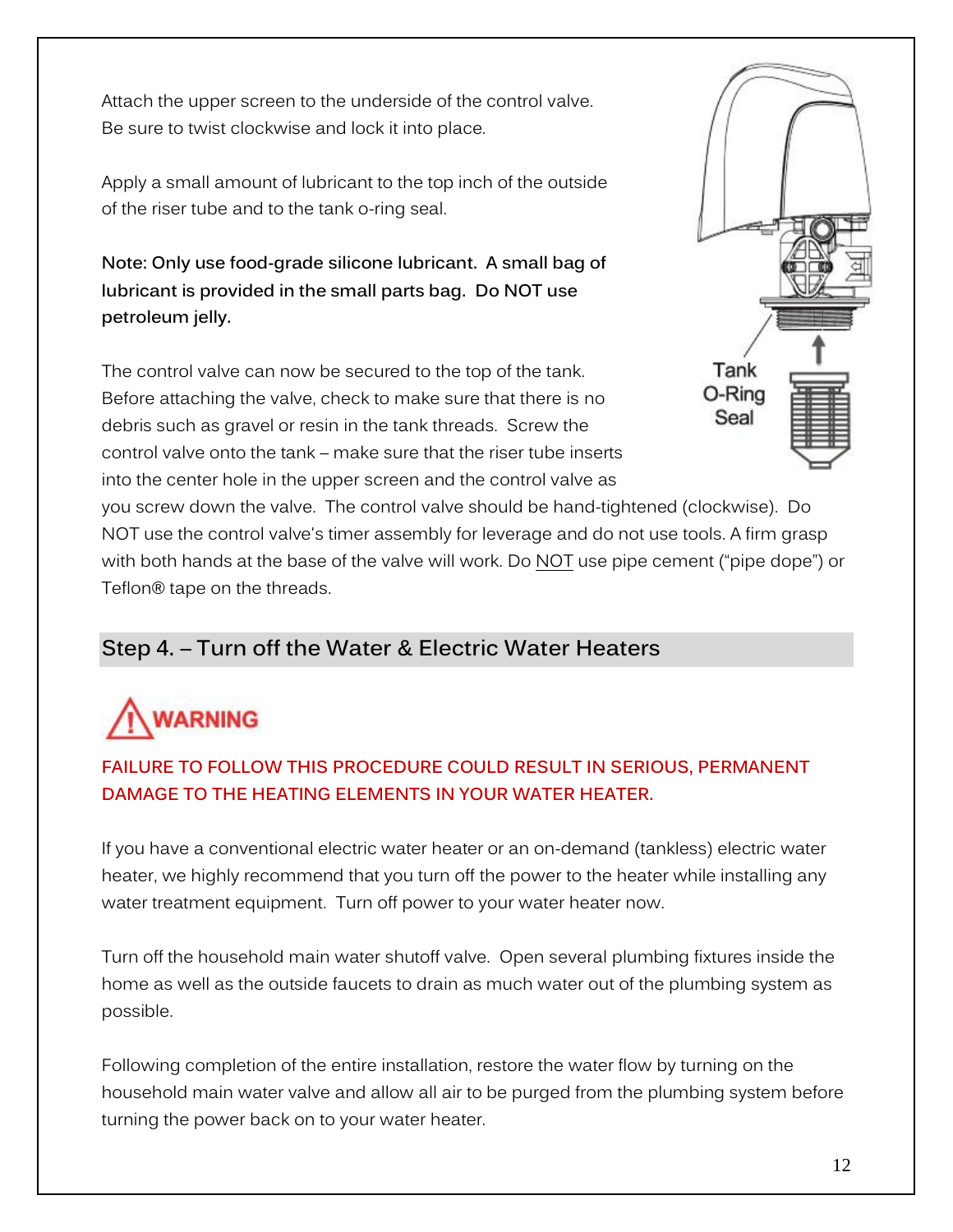## **Step 5. – Prepare and Install Inlet and Outlet Plumbing Connections**

# **WARNING**

**TEFLON® TAPE IS THE ONLY SEALANT TO BE USED ON THE 1" NPT CONNECTOR YOKE AND DRAIN FITTINGS.** 

# **WARNING**

**IF YOU WISH TO USE COPPER PIPING FOR YOUR INSTALLATION AND WILL BE SOLDERING THE JOINTS, DO NOT APPLY HEAT NEAR YOUR CONTROL VALVE, BYPASS ASSEMBLY, 1" NPT CONNECTOR YOKE, OR THE DRAIN FITTINGS; OTHERWISE SERIOUS DAMAGE TO THESE PARTS COULD OCCUR. ALWAYS SOLDER JOINTS WITH THESE COMPONENTS DETACHED. IF YOU ARE USING COPPER ADAPTERS TO CONNECT TO THE 1" NPT CONNECTOR YOKE, IT IS RECOMMENDED THAT YOU SOLDER A 6" PIECE OF COPPER PIPE INTO EACH OF THE CONNECTION ADAPTERS AWAY FROM THE VALVE, THEN LET THEM COOL OFF BEFORE THREADING THEM ONTO THE 1" NPT CONNECTOR YOKE.** 

### **Key Control Valve Components: (Top View)**

- 1. Control Valve Body
- 2. Bypass Valve
- 3. 1" NPT (Male) Connector Yoke
- 4. Stainless Steel Clip w/ Screw
- 5. Drain Line Flow Control (DLFC)
- 6. Valve Cover
- 7. DLFC Retention Clip



The system's control valve is connected to your incoming and outgoing water lines by way of a bypass assembly with 1"NPT threaded fittings. This assembly is composed of the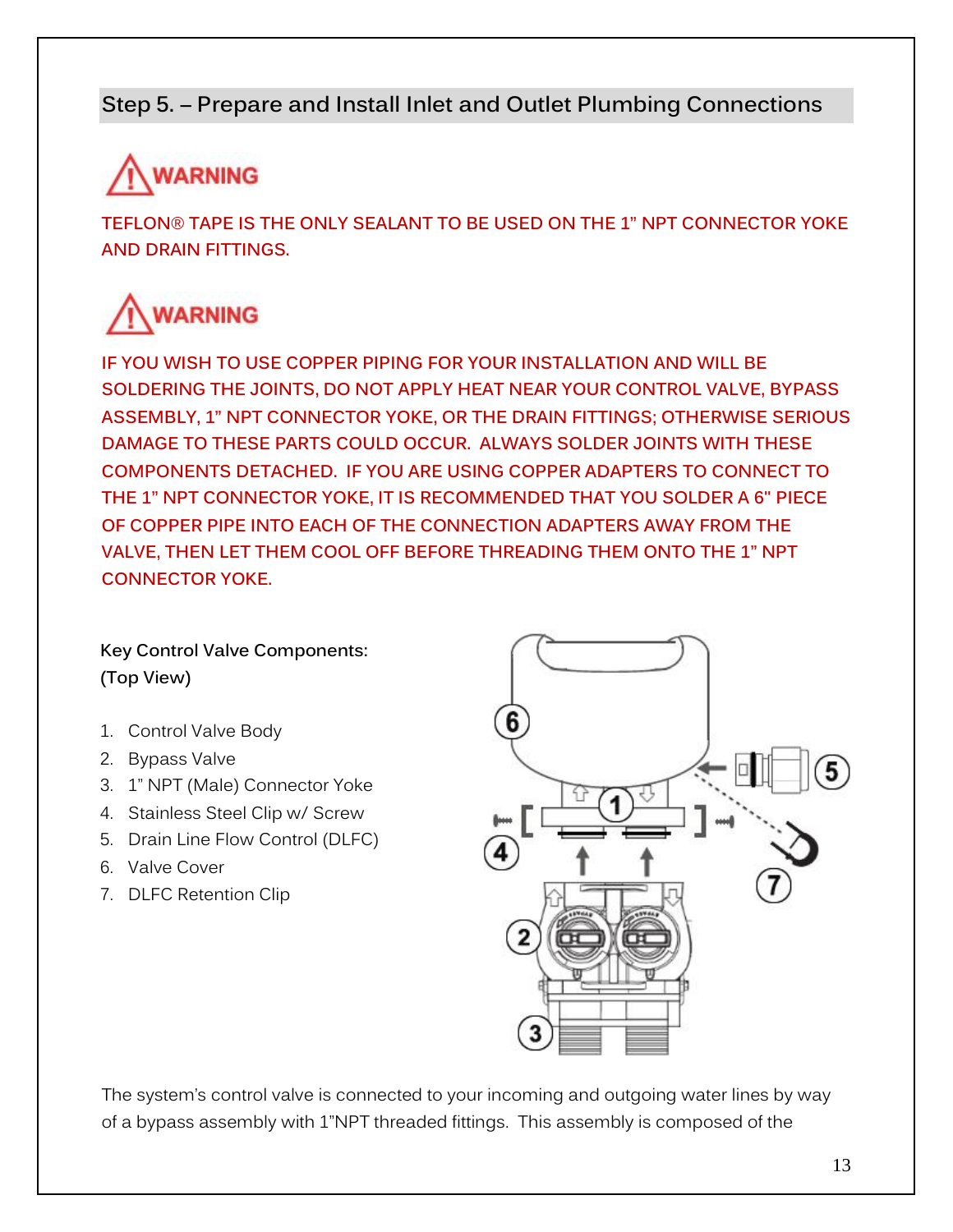bypass valve and the 1"NPT connector yoke. The 2 piece bypass assembly is secured to the control valve using 2 stainless steel clips. Similarly, the bypass valve and the 1" NPT connector yoke, are connected to each other in the same manner (they are normally shipped to you pre-connected, but you can separate them to make plumbing easier if you want). You will need to purchase the appropriate NPT threaded fittings to connect the bypass assembly to the material and size of your main inlet and outlet water lines.

Locate the inlet and outlet ports on the back of the control valve. Note that the inlet and outlet are marked with arrows indicating the correct direction of water flow. When you are looking at the back of the control valve, the inlet is on the left and the outlet is on the right. Check the corresponding markings on the bypass to ensure the correct direction of water flow and insert the bypass (do not secure the clips yet). The in and out arrows on the bypass should be pointing the same direction as the in and out arrows on the outside of the control valve.

# **AUTION**

### **BE VERY CAREFUL TO MAKE SURE YOU PLUMB THE SYSTEM IN THE RIGHT DIRECTION.**

Plumb your main incoming and outgoing water lines using suitable pipe, fittings, elbows, etc. as necessary to create a tidy, secure installation up to the back of the bypass valve (including the correct connection adapters to mate with the threaded fittings on the bypass assembly's connection yoke.) Be sure to follow all local plumbing codes.

# **WARNING**

**WE HIGHLY RECOMMEND THAT YOU REMOVE THE BYPASS ASSEMBLY FROM THE CONTROL VALVE BEFORE MAKING THESE FINAL CONNECTIONS AS YOU MAY INADVERTENTLY APPLY TOO MUCH PRESSURE ON THE VALVE WHILE SECURING THE ADAPTERS, CAUSING DAMAGE TO THE VALVE BODY.**

Once all plumbing to the bypass has been completed, you can connect the bypass assembly to the control valve. Push the bypass onto the back of the control valve and secure it using the two stainless steel clips with screws located on the back of the control valve. Do not overtighten - it is normal for some "play" to exist when the bypass assembly is properly seated. This allows for minor misalignment of the piping connections and relieves stress on the valve.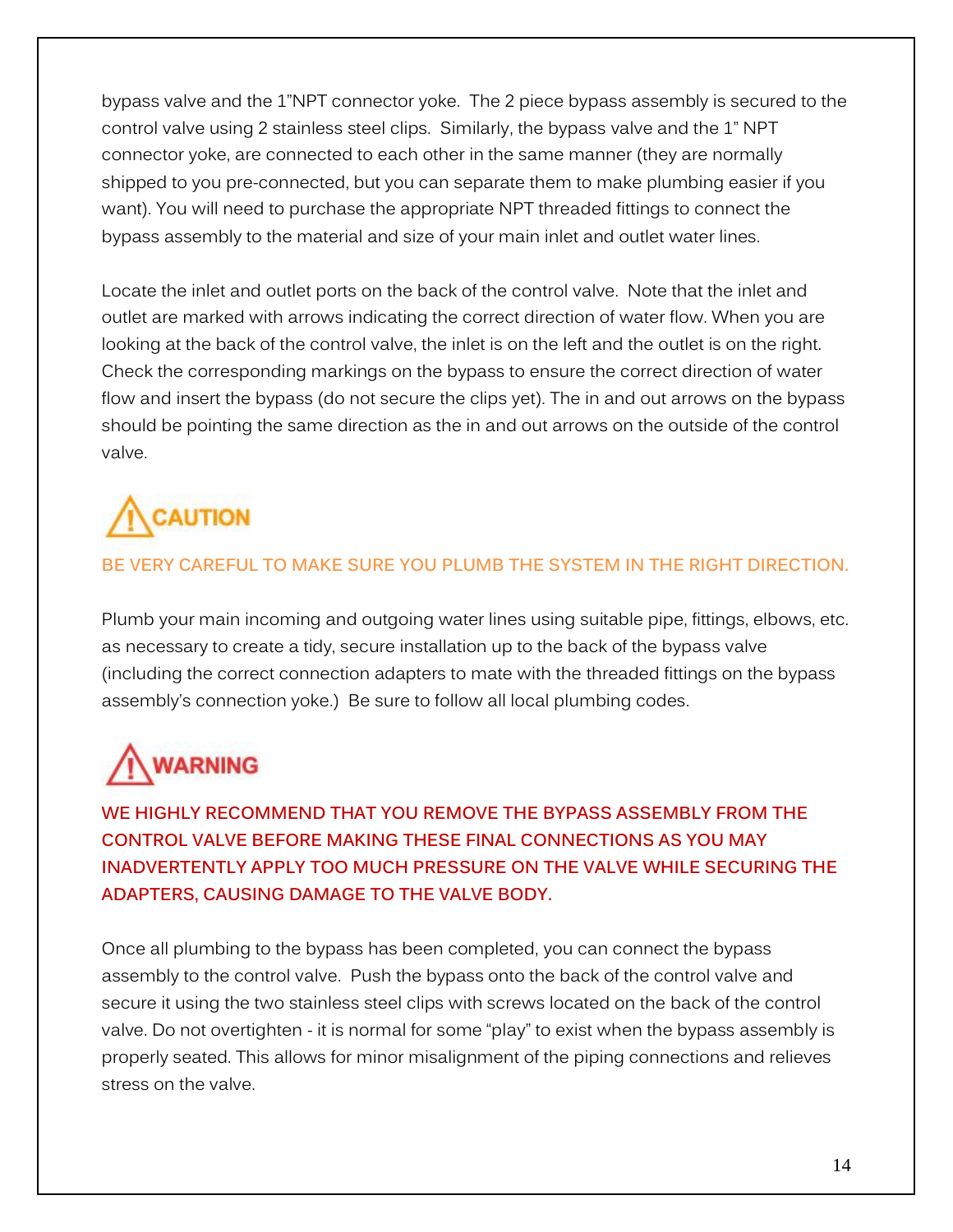Place the bypass in the "bypass" position as pictured:



## **Step 6. – Drain Line Installation**



**NOTE: NEVER CONNECT THE DRAIN LINE DIRECTLY INTO A DRAIN. ALLOW AN AIR-GAP OF A MINIMUM OF 1 INCH (CHECK LOCAL CODES) BETWEEN THE DRAIN LINE AND WASTE LINE TO PREVENT THE POSSIBILITY OF BACK-SIPHONING. ALWAYS FOLLOW LOCAL CODES. THE DRAIN LINE SHOULD NOT BE EXPOSED TO FREEZING TEMPERATURES.**

During the regeneration cycle, your SoftPlus™ system will send water and contaminants out the drain port. This port needs to be connected to a suitable household drain, ideally within 20 feet of your media tank. A nearby floor drain, sump pump, or a standpipe for a washing machine is an excellent option. We recommend that the drain line be connected to a minimum 1½" drain standpipe or floor drain located ideally below the top of the head of your water filter

Locate the drain port on the back of your control valve. The drain line flow control assembly (DLFC) is pre-attached to the control valve - it has black plastic housing with 1/2 inch female NPT threads.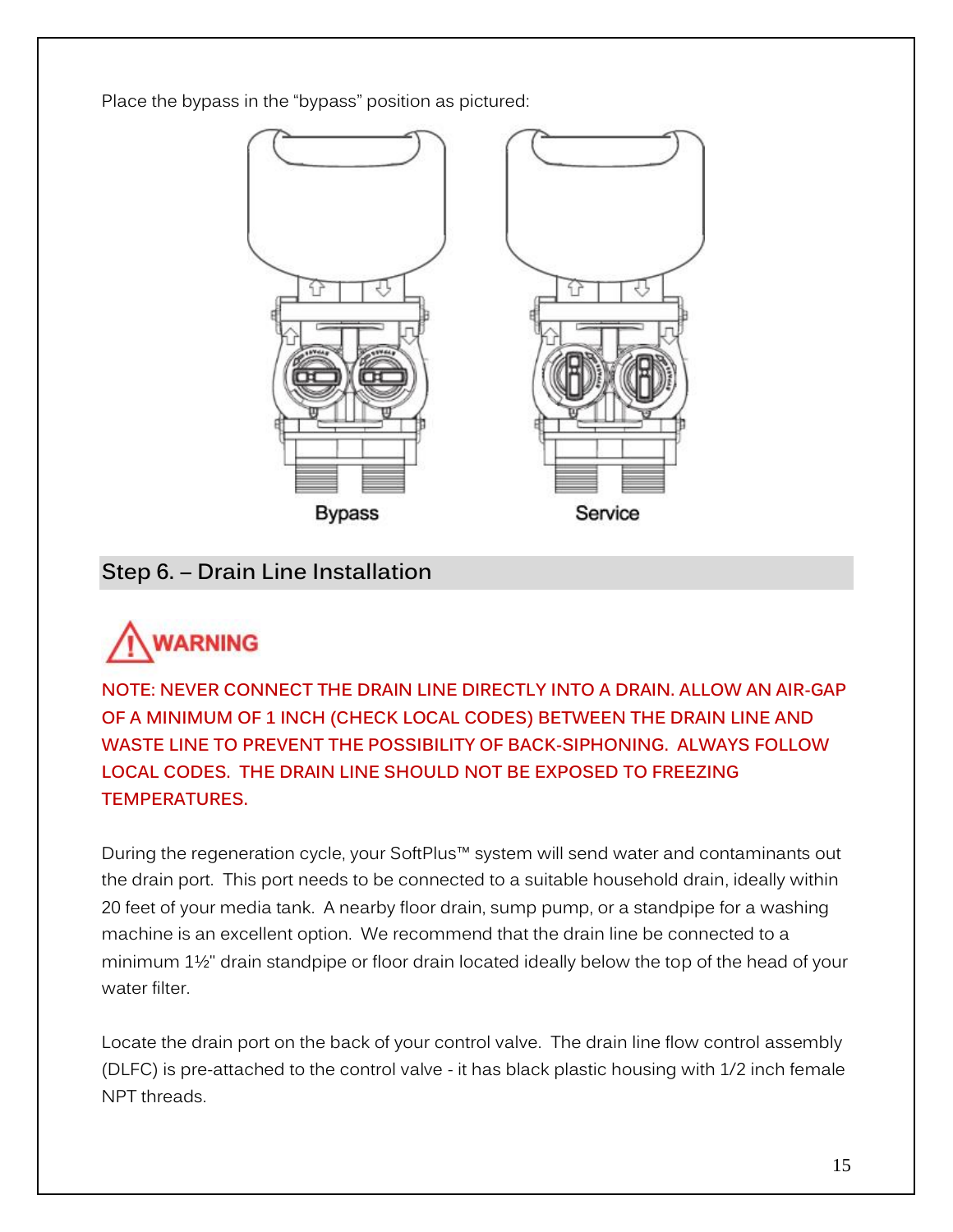You will need to purchase suitable pipe or tubing for the drain line. The minimum drain line diameter is 1/2 inch (although 3/4 inch is generally preferred). Polyethylene tubing, PEX, PVC, CPVC, and copper pipe are all acceptable material choices for the drain line. If you are using flexible tubing, be sure that there are no "kinks" or "crimps" in the tubing after installation that may cause a flow restriction. If used, overhead drain lines are not to exceed a height of 5 feet above the control valve and should be not more than 50 feet in length. Should an overhead drain line be utilized, it is recommended that the drain line be increased in size to 3/4", and that it not be fastened flush to the bottom of a floor joist to minimize noise transfer to the upstairs of the building during regeneration.

Using an appropriate fitting, connect the drain line flow control to your drain line tubing/pipe. The DLFC can be removed from the control valve to facilitate easier plumbing if desired. To remove the drain line flow control, pull on the retaining clip to remove it and then grasp the drain line flow control and pull outward. You may wish to dry-fit the fitting first to make sure you line up the drain line properly with the drain port on the control valve if you are using rigid pipe.



Re-insert the DLFC into the control valve and securely lock into place with the retaining clip when done.

Ensure that the drain line is thoroughly secured along its route to the drain. The drain line will be under pressure when the backwash cycle is working. If not adequately secured, the drain line could vibrate during backwash causing excessive noise. If this is experienced, use additional fixtures to better secure the drain line.

### **Step 7 – Brine Tank Connections**

To complete the connection of the control valve to the brine tank, you will require the black brine tubing and numerous parts from the small parts bag. We recommend that the brine tank be located as close as possible to the treatment tank and control valve, however, it can be up to 10 feet away if necessary.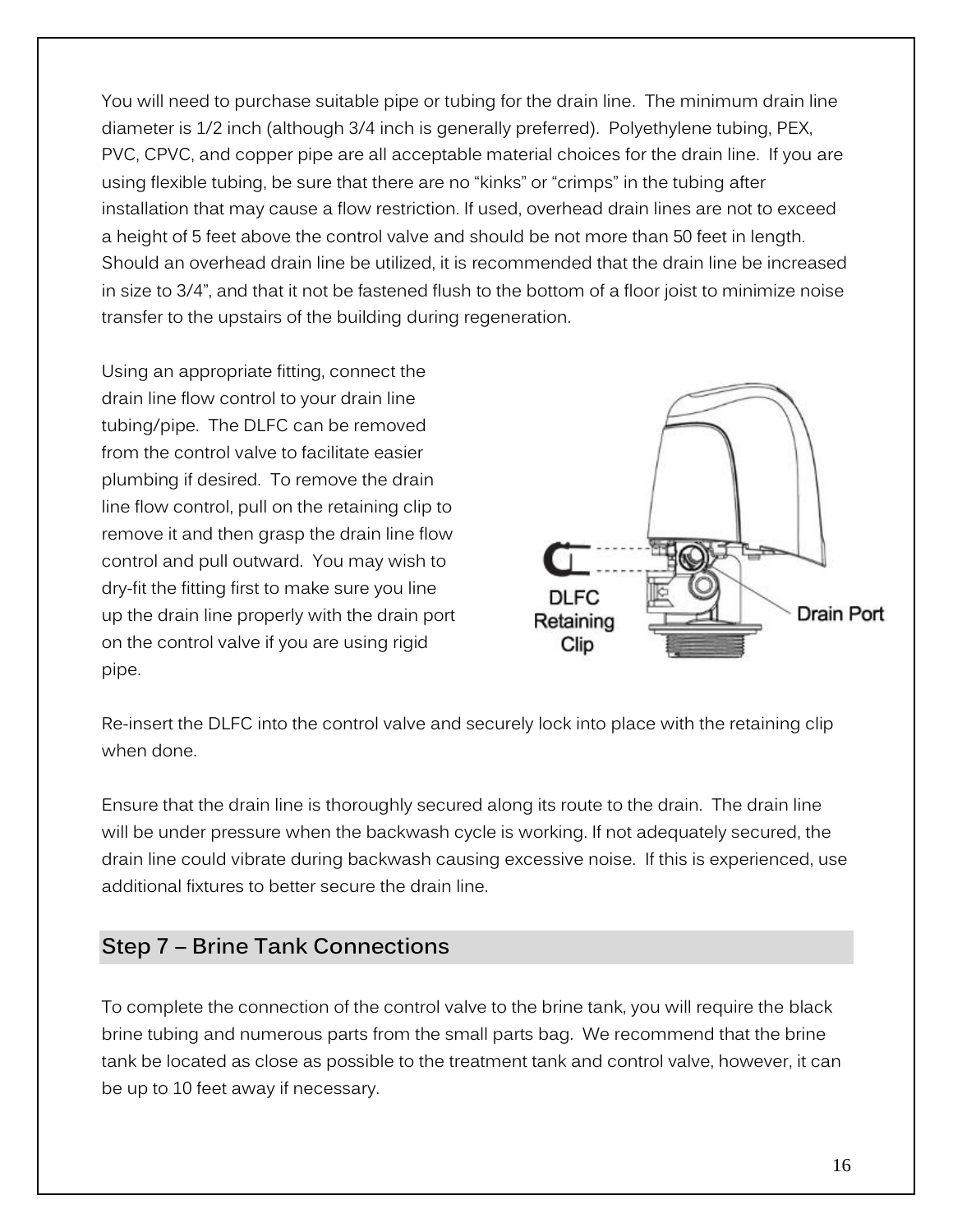

Locate the brass brine port on the right side of your Fleck 5800 control valve (when facing the front of the control valve).

- 1. Make sure that the end of the brine tubing is cut square and that the tubing coating is smooth, unmarred, and undamaged.
- 2. Slide the brass compression nut onto the end of the brine tubing with the open end facing the end of the tubing.
- 3. Then, slide the plastic compression ferrule onto the end of the brine tubing with the taper facing towards the end of the end of the tube.
- 4. Insert the brass tubing insert into the end of the brine tubing.
- 5. Insert the filter screen into the brass insert.
- 6. Center the tubing on the brass brine port on the control valve and thread the brass compression nut onto the brine port (clockwise). Securely tightly. Excessive forced is not required and should not be used.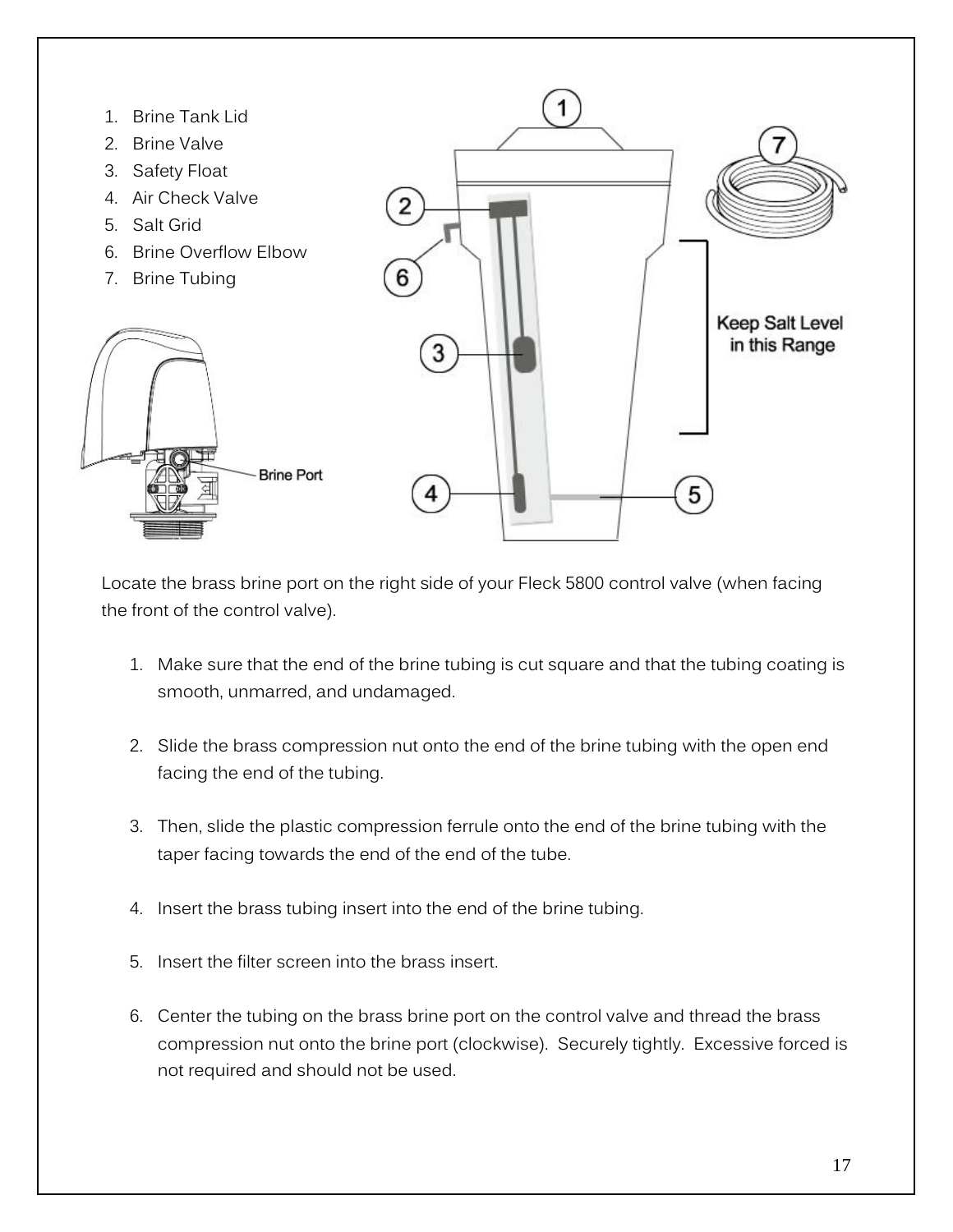

drilled in the brine tank and brine well that you insert the brine tube through to connect it to the brine valve. Feed a small length of brine line through this hole and connect it to the brine valve assembly using a brass insert and the existing plastic GFN compression nut that is attached to the brine valve.



If you have an excessive length of brine line, you should trim it to a more appropriate length first. The brine tubing should be as short and straight as possible. Make sure that the end of the brine tubing is cut square and that the tubing coating is smooth, unmarred, and undamaged. Tighten the black compression nut finger tight, then confirm that there are no kinks or crimps in the brine line.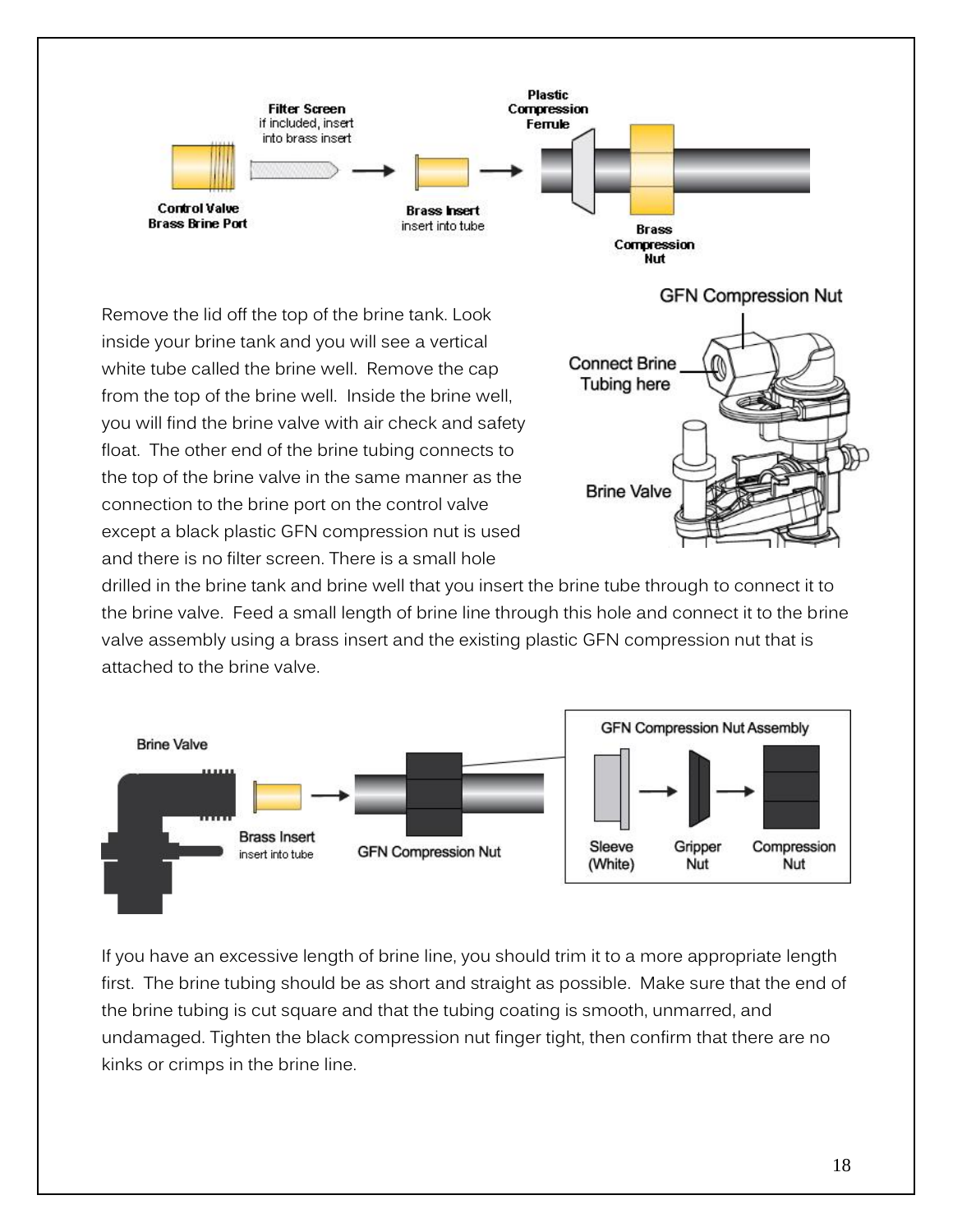## **Step 8 – Connect the Brine Tank Overflow to Drain**

Locate the plastic overflow elbow on the side of your brine tank. This is a safety overflow that will allow water to be safely carried to a drain in the event that the system attempts to overfill the brine tank AND the brine tank safety float fails. It should be connected to a suitable drain if an overflow would not immediately and safely run down a floor drain on its own.

You may use the same material as was used to plumb your drain line connection from the control valve or other suitable material. 1/2 inch I.D. vinyl tubing is a popular option, but you need to ensure that this material cannot become kinked or crimped.

This drain line will not be under pressure, so it must be directed to a drain that is physically lower than it is. DO NOT connect this drain line into the pressurized drain line coming from the control valve. It must be run separately to the drain. Be sure to leave a 1" air gap at the drain to prevent back-siphon. This is only a safety overflow drain and will not be in use under normal operation. Depending on your installation, running the drain tubing to an open basement floor drain is often possible. Secure the drain tubing to the elbow with a suitable fitting or hose clamp.

## **Step 9 – Control Valve Set-up**

During cold weather, the control valve should be warmed to room temperature before operating. Note: All electrical connections must be done according to local codes.

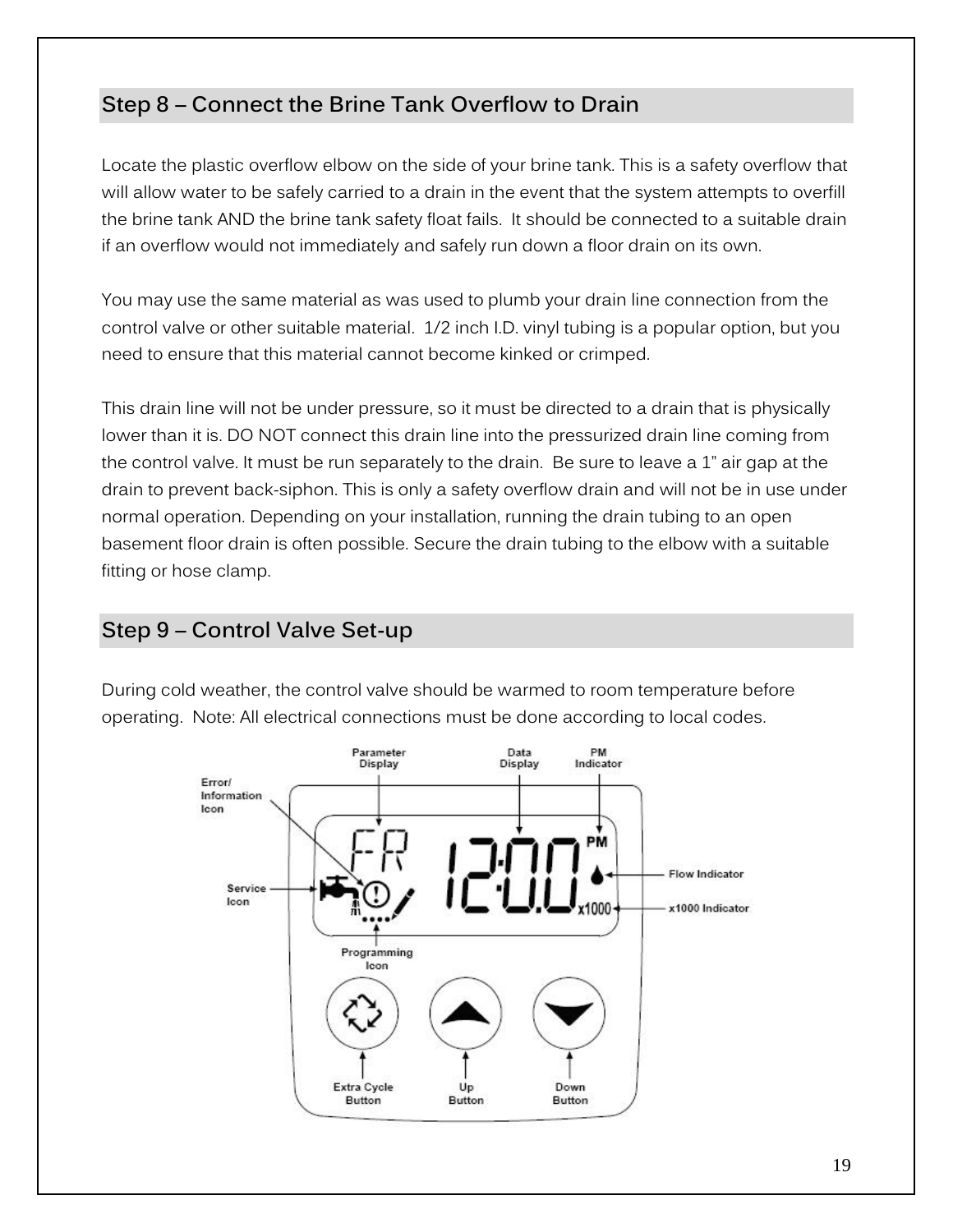Plug the control valve into a standard, grounded 120 volt (60 Hz) electrical outlet. Be certain that the outlet is uninterrupted and not controlled by a switch. An extension cord may be used to reach a suitable electrical outlet. Ensure that the extension cord is UL/CSA certified and of an appropriate wire gauge for the application. Plug the other end of the power cord into the electrical port on the control valve.

Note: The electrical port on the control valve is located on the right side of the valve (when you are facing the control panel), just behind the tab used to remove the valve cover. It is a bit tricky to find.

Once plugged in, the digital display on the control valve will illuminate. The control valve may need to reset to the home position when it is powered up. If it does, the motor will run for a few seconds.



The digital display should be alternating between the current time setting (which is probably incorrect), and the number of gallons remaining until the next regeneration cycle. You will also see the "service" icon which appears as a small faucet in the bottom left corner of the display window.

We will first set the time of day to the correct time. Press either the UP or DOWN button and hold for a few seconds. The parameter display will read "TD" (Time of Day) and the "programming" mode icon will appear (4 dots and a pencil). Use the UP and/or DOWN buttons to change the time displayed to the correct time of day. Once the display shows the correct time, press the EXTRA CYCLE button to save your changes.



Your system has been pre-programmed to regenerate based on its capacity and your water conditions, and to perform this process at 12:30am in the morning when it is unlikely that water will be required in the building. In most cases, this will occur every 5 to 7 days, but this will vary depending on your water conditions and water demand. If water is required during the regeneration process, untreated water will be permitted to flow to meet your service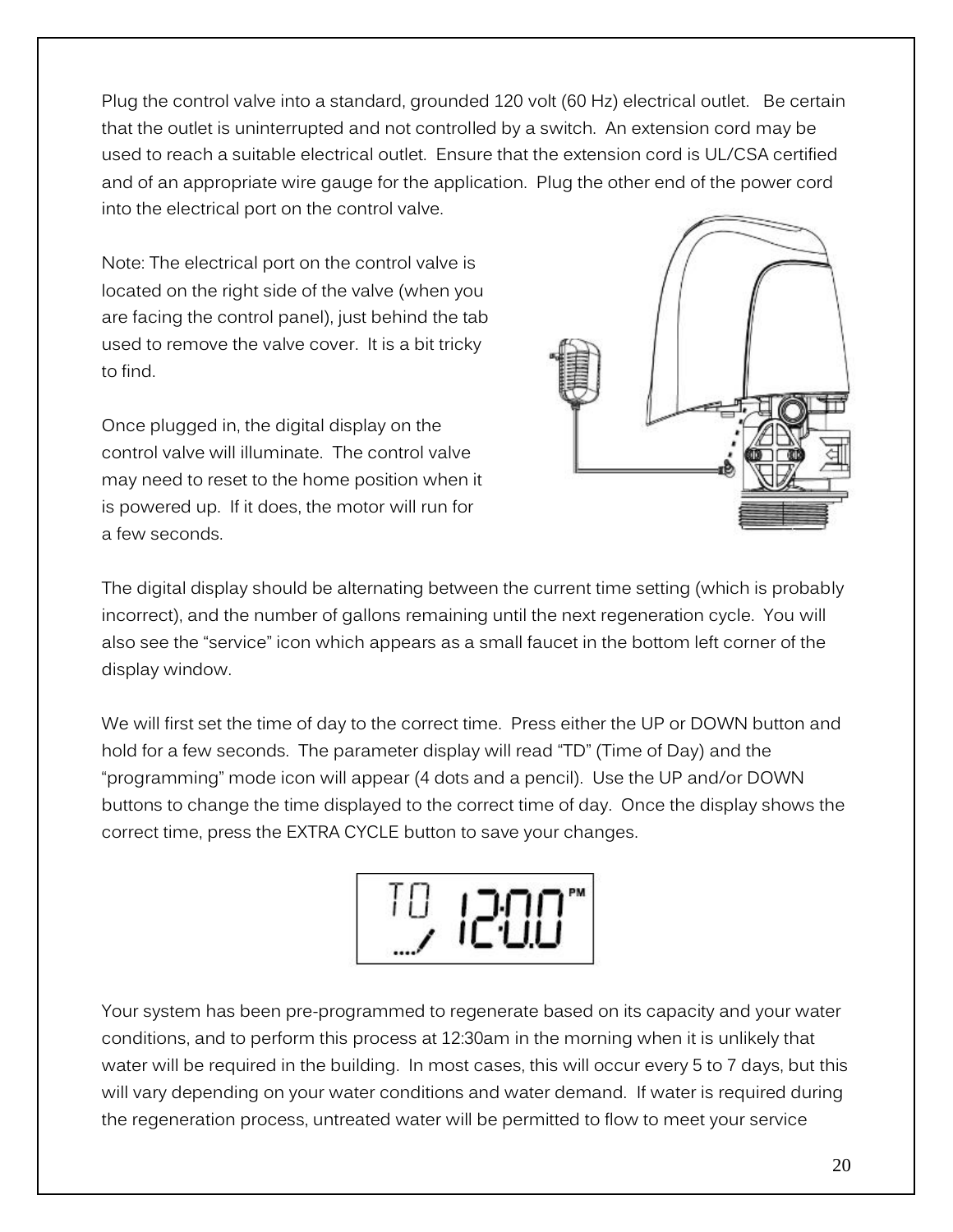needs. You can alter the time of day that the regeneration process occurs if 12:30am is not ideal for you. If you have another automatic backwashing/regenerating water treatment system, make sure that they are not set to regenerate at the same time. We recommend that they backwash/regenerate at least 2 hours apart. Follow the instructions under "User Programming Mode" to change the regeneration time if desired. If you want to change the duration of the regeneration cycles, these settings must be edited in the "Master Programming Mode" – see below for details.

Before proceeding, you will need to confirm or set your feed water hardness level setting and your day override setting. In most cases, these settings will have been pre-programmed for you at the factory if we were given information about your water source and quality at your time of purchase. See "User Programming Mode" below for instructions on how to do this.

### **Step 10 – Initial Start-up and Leak Testing**

Make sure the white salt grid is correctly positioned at the bottom of the brine tank.

Once you add salt, the brine tank will be difficult to move, so it is important that it be located in the desired location now. Do not add salt yet! Position the brine tank in its permanent location and add water to it until the water level is roughly 4 inches above the top of the salt grid. This will not be the permanent water level in your brine tank. The control valve will determine the proper amount of water to put into the brine tank. We are adding water to the tank at this time for initial testing purposes only.

Add 3 tablespoons of standard 5.25% unscented household bleach (sodium hypochlorite) to the water in the brine tank. This will be used to disinfect your system as part of the start-up process.

Ensure that the bypass is in the bypass position. Open a nearby cold water faucet. A faucet without an aerator screen is best. Slowly turn on the main water supply valve to your home and allow the water to run for a few minutes or until the system is free of foreign material and air that may have resulted from the installation. Once the water is running clear and free of air, slowly open the bypass valve on the back of your control valve to let water run through the treatment tank. Run the water for several minutes until all air is purged from the system and then close the water faucet.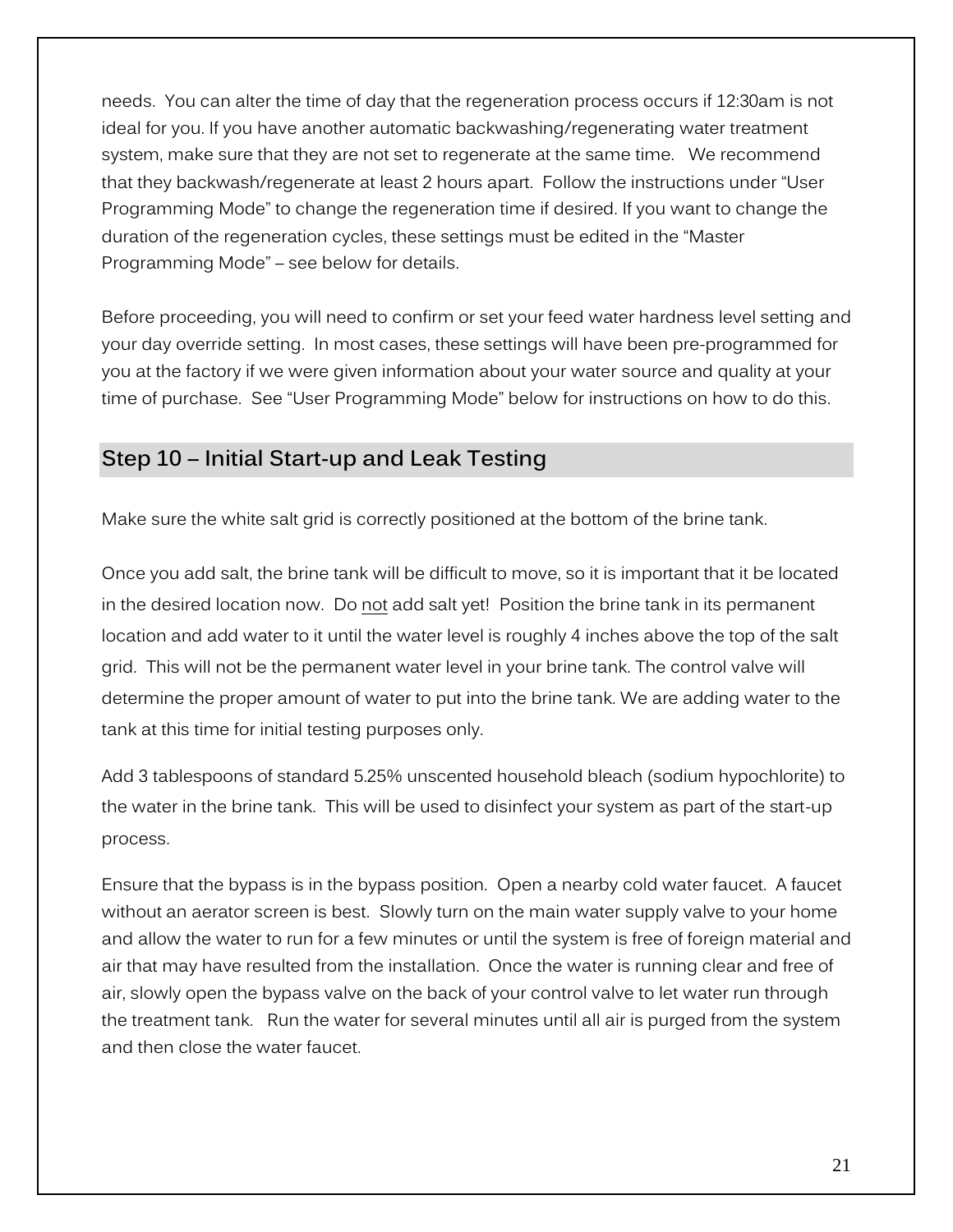

### **CAREFULLY INSPECT YOUR PLUMBING CONNECTIONS AND CONTROL VALVE FOR LEAKS AND REPAIR ANY LEAKS FOUND BEFORE PROCEEDING.**

Press the EXTRA CYCLE button and hold it down for about 5 seconds to engage a full regeneration cycle. "BW" will appear on the parameter display and they system will start the BACKWASH cycle. Allow the backwash to complete its whole cycle.

The valve piston will then re-position and the valve will begin the BRINE DRAW/SLOW RINSE cycle indicated by the parameter "BD" on the LCD display. Check the brine tubing connections at the control valve and brine valve for leaks. Tighten fittings if necessary. Inspect the water level in the brine tank and observe whether the water level is declining, indicating that the control valve is drawing brine as it should. If the system is not drawing water from the brine tank, check all connections for air leaks and check the brine tubing for kinks that may be blocking brine flow. If this does not resolve the problem, call your dealer for support. Allow the BRINE DRAW/SLOW RINSE cycle to run for at least 15 minutes (45 minutes remaining).

Once you have confirmed that you have a proper brine draw and you have waited at least 15 minutes, press the EXTRA CYCLE button to advance to the RAPID RINSE ("RR") cycle. Allow this cycle to run for its full duration.

When the RAPID RINSE ("RR") cycle is complete, the control valve will enter the BRINE FILL ("BF") cycle. During this cycle, the control valve sends a very specific amount of water to the brine tank to make brine solution for the next regeneration. This volume of water plays a very important role in the salt efficiency of your system. Check to make sure that the water level in your brine tank is now slowly rising. If not, contact your dealer for assistance. When this cycle is complete, your control valve will return to normal service mode.

# **WARNING**

**INSPECT ALL OF YOUR PLUMBING CONNECTIONS AND REPAIR ANY LEAKS IMMEDIATELY BEFORE PROCEEDING. IF THE DRAIN PIPE RATTLED OR VIBRATED DURING THE REGENERATION PROCESS CAUSING EXCESSIVE NOISE, USE ADDITIONAL FASTENERS TO BETTER SECURE THE DRAIN LINE.**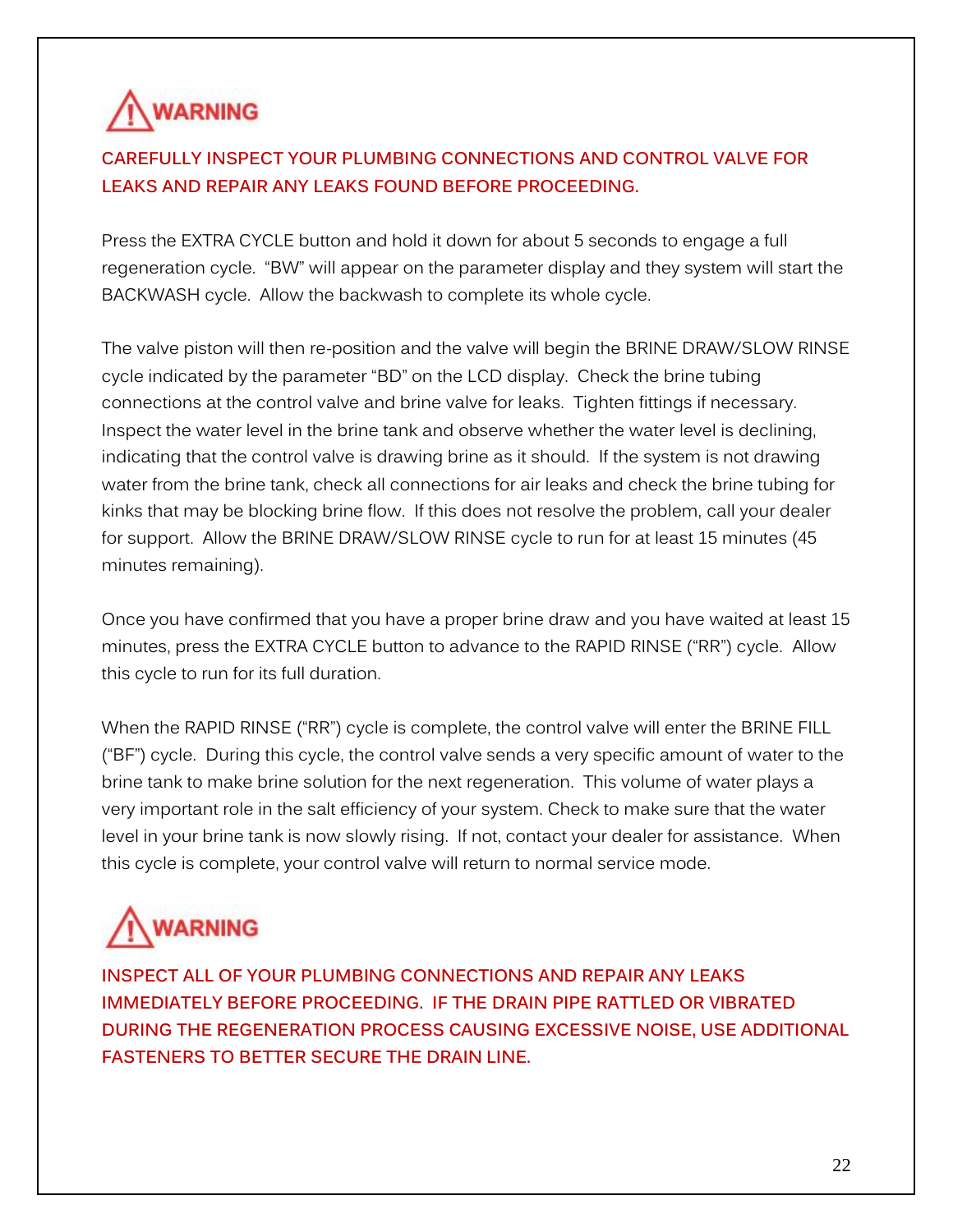You can now add salt to your brine tank. The salt is not included with your softener but can be purchased from most major department stores, grocery stores, home stores, and hardware stores as needed. See "Salt" below.

Open a nearby cold water tap (after the SoftPlus™ system) and let the water run for 5 to 10 minutes until the water is running clear. Repeat for other faucets in the building starting at the highest elevation and working down to the lowest point until all air is purged. The initial flow of water may be slightly discolored. This is normal and will go away quickly.

It is now safe to turn the electricity back on to your water heater.

### **Congratulations! Your system is now ready to provide treated water to your home!**

Keep in mind that your hot water heater may be full of untreated water so it may take a couple of days before all water used in your home is treated.

## **REGENERATION**

Water softeners remove the minerals responsible for hard water through a process called **ion exchange**. Water softener resin attracts positively charged hard water mineral ions. These contaminants cling to the resin and are removed from the water stream. As the resin becomes saturated with contaminants over time, the water softener is designed to perform an automatic a self-cleaning process called regeneration on a periodic basis. The softener uses sodium ions from common salt to eject contaminants off of the resin - the sodium ions are "exchanged" for the contaminants and the sodium ions cling to the media instead. The contaminants and excess salt brine are backwashed / rinsed down the drain.

The salt used to regenerate the media is stored in a brine tank which sits beside the system. All you have to do is add salt to the brine tank periodically (only once or twice per month for most systems).

The regeneration process is automatically engaged and controlled by your Fleck 5800SXT valve based on your water demand. Your system was pre-programmed at the factory. In most cases, your system will be programmed to regenerate every 5 to 7 days at 12:30am, but this will vary depending on your water demand and water source.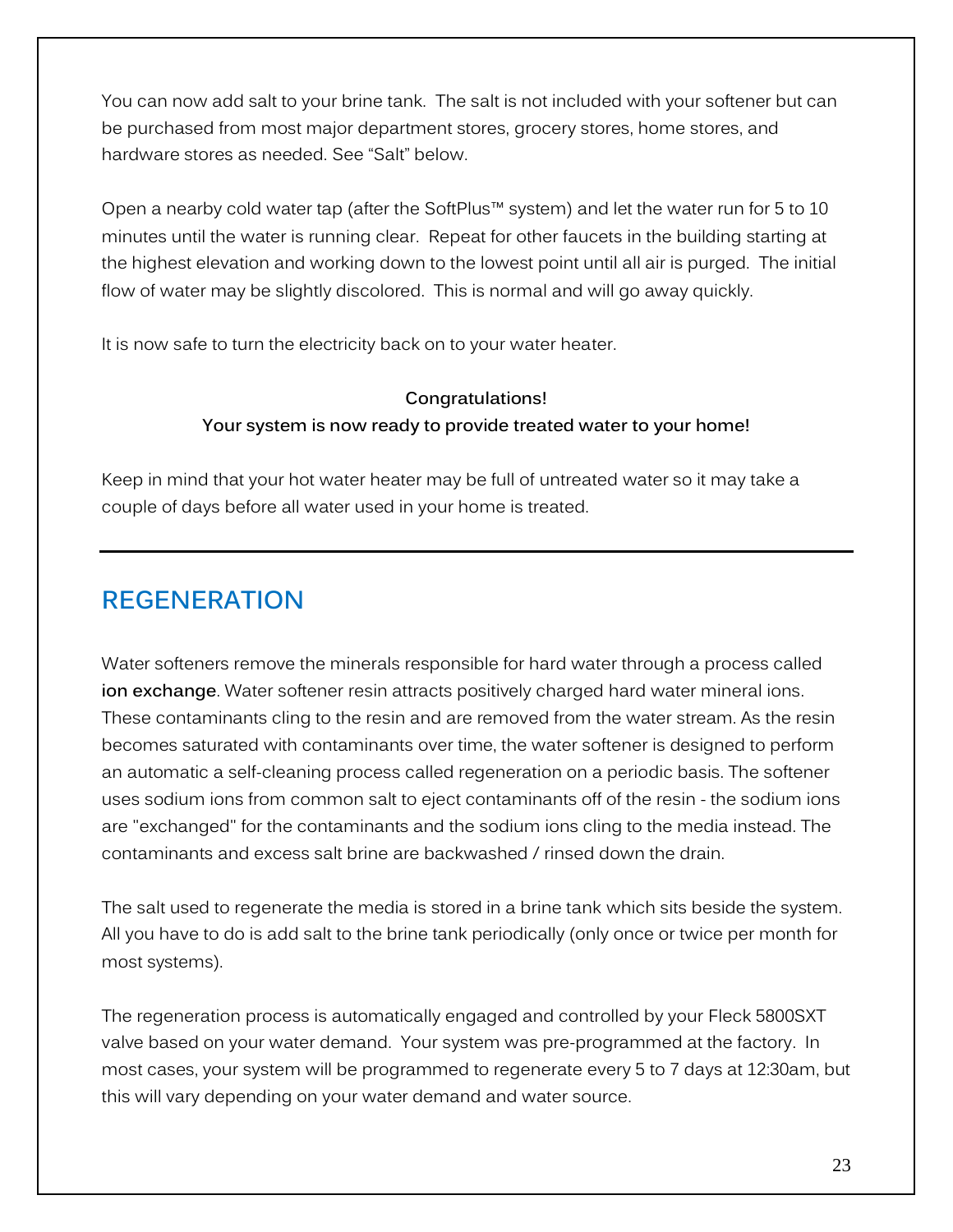There are 4 steps to the regeneration process:

Step 1: Backwash: factory pre-set for 10 minutes (parameter display code BW) Step 2: Brine Draw /Slow Rinse: factory pre-set for 60 minutes (parameter display code BD) Step 3: Rapid Rinse: factory pre-set for 6 minutes (parameter display code RR) Step 4: Brine Fill: factory pre-set for 14 to 23 minutes depending on the size of your system and salt efficiency setting (parameter display code BF)

Each time the softener regenerates, salt water (brine) is needed to recondition the resin in the water tank. The brine is pulled from the brine tank at a controlled amount. If the salt tank does not contain enough salt, the brine will be weak and the media will not be fully reconditioned, and untreated water will pass through.

#### See "Salt" Below.

Note, unless otherwise stated, all of our water softeners are factory pre-set to operate at high salt efficiency with capacity and all regeneration settings based on a salt dose of 6 lbs per cubic foot of resin. Additional capacity can be achieved at higher dose settings if desired. Please consult your dealer for advice if you would like to re-configure your system at a high capacity and salt dose. Be aware that such changes will result in a less efficient water softener and higher salt consumption.

During each step of regeneration, the digital display on the control valve will indicate the cycle currently underway and the amount of time remaining in that cycle.

Unless directed by a water treatment professional familiar with this system, we do not generally recommend that you alter the duration of any cycles, however, you can adjust the duration of all cycles based on your water conditions through the "Master Programming Mode" (see below).

If your feed water conditions change, you should adjust the hardness level setting. See "User Programming Mode" below.

#### **Manual regeneration:**

If desired, you can choose to initiate a manual regeneration either immediately, or the next time the backwash time of day is reached: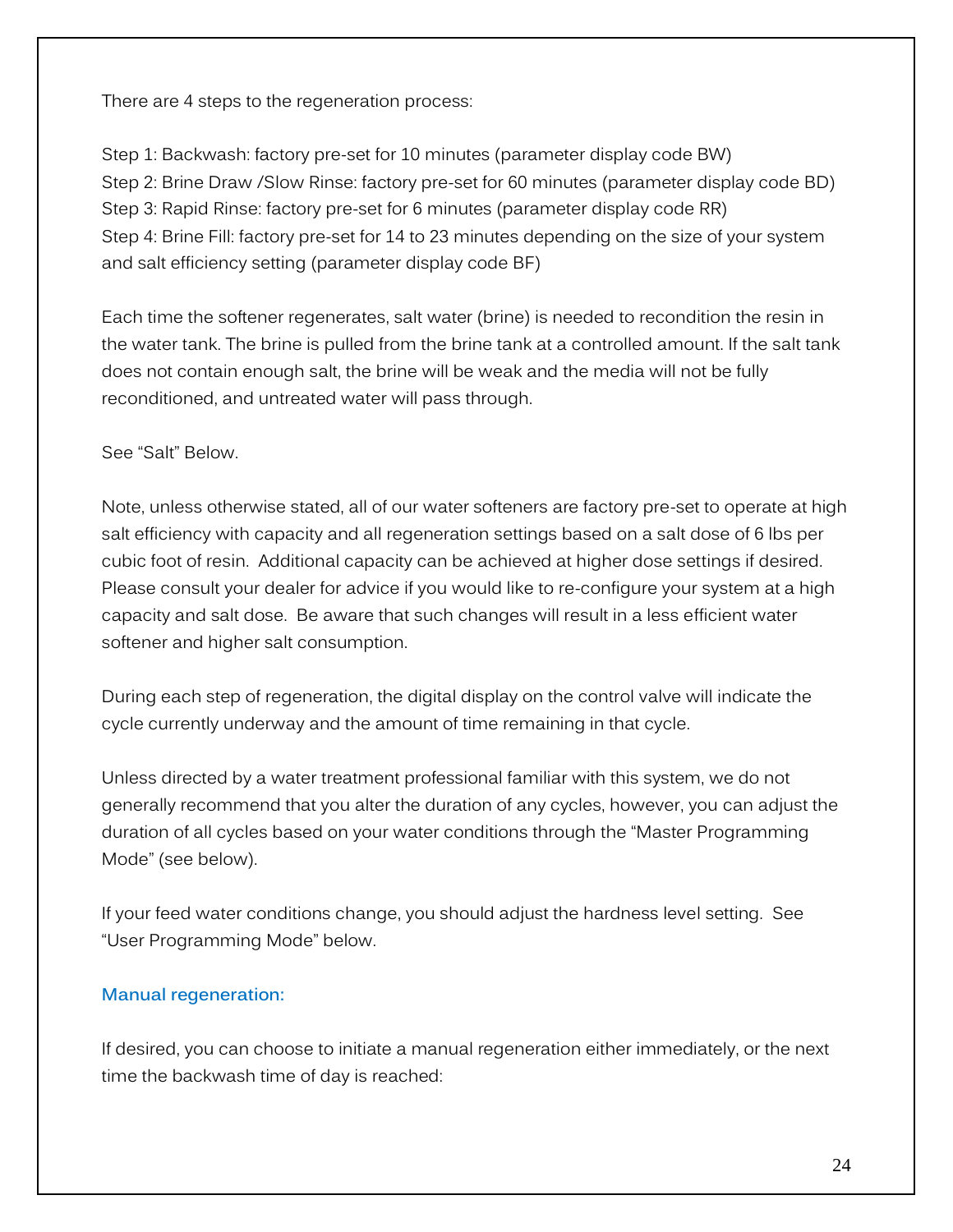#### **To initiate a manual regeneration the next time the backwash time of day is reached:**

Press the EXTRA CYCLE button once. The "service" icon will begin to flash indicating that a regeneration is scheduled next time the regeneration time of day is reached.

To cancel a queued regeneration, press the EXTRA CYCLE button.

#### **To initiate an immediate manual regeneration:**

Press the EXTRA CYCLE button and hold it down for 5 seconds until the regeneration process begins.

#### **Skip through regeneration steps:**

There may be times that it may be desirable to skip through regeneration steps without allowing them to fully complete. This would be most typical during servicing. When a cycle engages, always wait until the motor has stopped before skipping to the next cycle. You can hear the valve motor while it is repositioning the valve at the beginning of each cycle. During the regeneration process, you can advance to the next step by pressing the EXTRA CYCLE button.

The control valve will continue to keep time and the passage of days for a minimum of 48 hours in the event of power failure.

## **SALT**

You must keep salt in the brine tank. If you run out of salt, your system will stop working properly, and permanent media damage could result if left without salt for an extended period of time. Check the salt level every 2-3 weeks.

# **CAUTION**

**THE BRINE TANK SHOULD BE KEPT TOPPED UP WITH SALT AT ALL TIMES. THE MINIMUM RECOMMENDED SALT LEVEL IS 1/4 AND THE MAXIMUM RECOMMENDED SALT LEVEL IS 1 INCH BELOW THE BRINE OVERFLOW ELBOW.**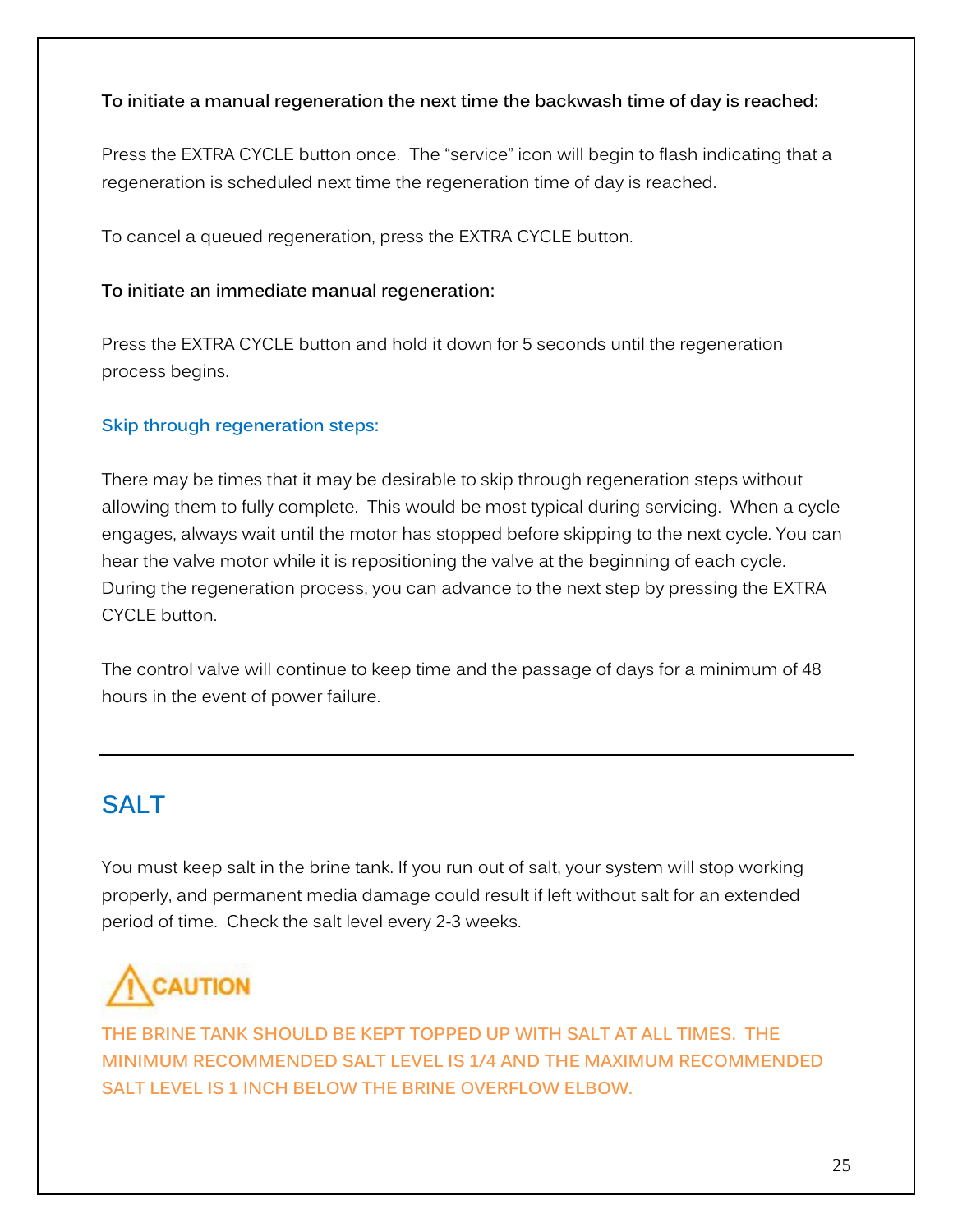You should only use sodium chloride or potassium chloride pellet salt specifically designed for use in water softeners. Other types of salt (rock or snow melting salt for instance) will contain dirt and chemicals that will affect your water softener. If you choose to use potassium chloride salt, consult with your dealer as programming adjustments may be required due to the lower regeneration efficiency of potassium vs. sodium-based salt.

Keep the brine tank covered, and empty and clean the brine tank every three years.



If you have more than 0.3 ppm (mg/l) of iron, and/or more than 0.05 ppm (mg/l) of manganese in your water, we recommend that you use salt with a cleaning additive. Most pellet shaped salts have such an additive. Alternatively, you can add a 4 oz pouch of Pro Products Rust Out (#RO24S) to your brine tank each time you add a bag of salt. This will protect your resin from iron and manganese fouling.

#### **Salt Bridging**

It is sometimes possible for the salt pellets to wedge against each other and fail to fall into the water at the bottom of the brine tank. This is called bridging and it will prevent the formation of an effective brine solution. The softener will try to regenerate but will not properly recondition the resin. A salt bridge can be broken up using a broom handle or similar rod. Carefully pound it into the salt to cause the salt bridge collapse. After loosening the salt pellets, wait 2 hours and then start a manual regeneration. A second regeneration may be needed to fully recondition the media. If bridging happens frequently, reduce the amount of salt that you add to the brine tank when you re-fill it - approximately half full is often best to prevent this problem

#### **Sodium**

All water softeners will add some sodium or potassium (depending on which type of salt is used) to the treated water. We recommend that individuals requiring a low sodium diet for health reasons such as high blood pressure or heart disease install a point-of-use drinking water filter featuring reverse osmosis technology to remove the sodium/potassium from their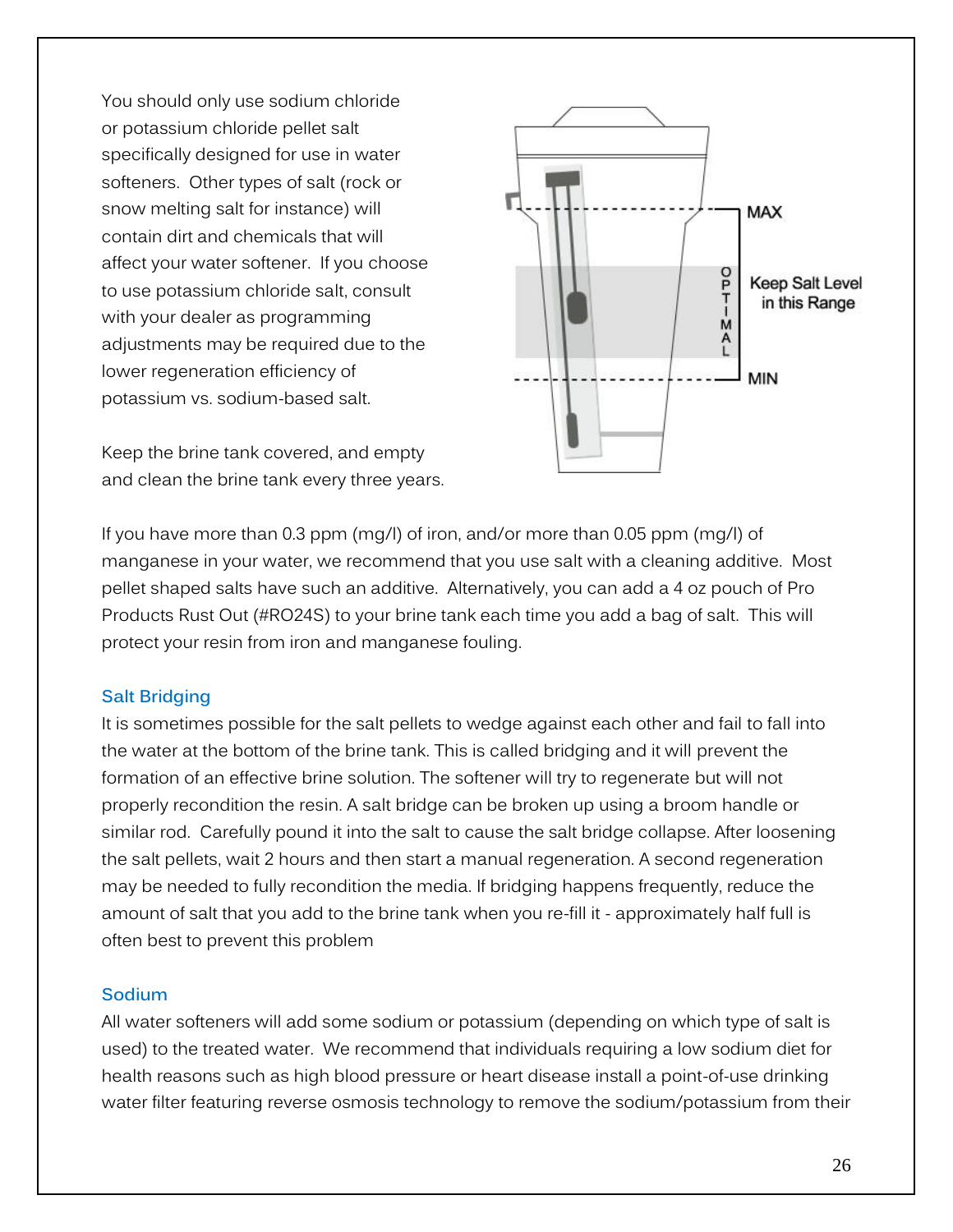drinking water. These systems are relatively inexpensive and provide exceptional quality drinking water. More info can be found online here: http://www.homepluswater.com/reverse-osmosis-systems.php

# **CHANGING THE TIME OF DAY**

During regular service mode, the digital display will alternate between the current time of day and the number of gallons remaining until the next regeneration. For proper operation, it is important that the valve display the correct time of day. To change the time of day, press either the UP or DOWN button and hold for a few seconds. The "programming" icon will appear. Use the UP and/or DOWN buttons to change the time displayed to the correct time of day. Once the display shows the correct time, press the EXTRA CYCLE button to save your changes.



## **USER PROGRAMMING MODE**

The User Programming Mode allows you to set the minimum frequency of regeneration, the time of day that regeneration will take place, your hardness level, and your reserve capacity.

To enter the User Programming Mode, press the UP and DOWN arrows at the same time and hold for 5 seconds until the "programming" mode icon appears. If the current time display is 12:01PM, you cannot enter the User Programming Mode – simply wait a minute before attempting.

#### **DAYS OVERRIDE**

The display will first show the **DAYS OVERRIDE** (parameter display code DO). This is the setting that determines the minimum frequency of backwash (measured in days). For softeners used on city water supplies, this parameter is normally set at 14 days. For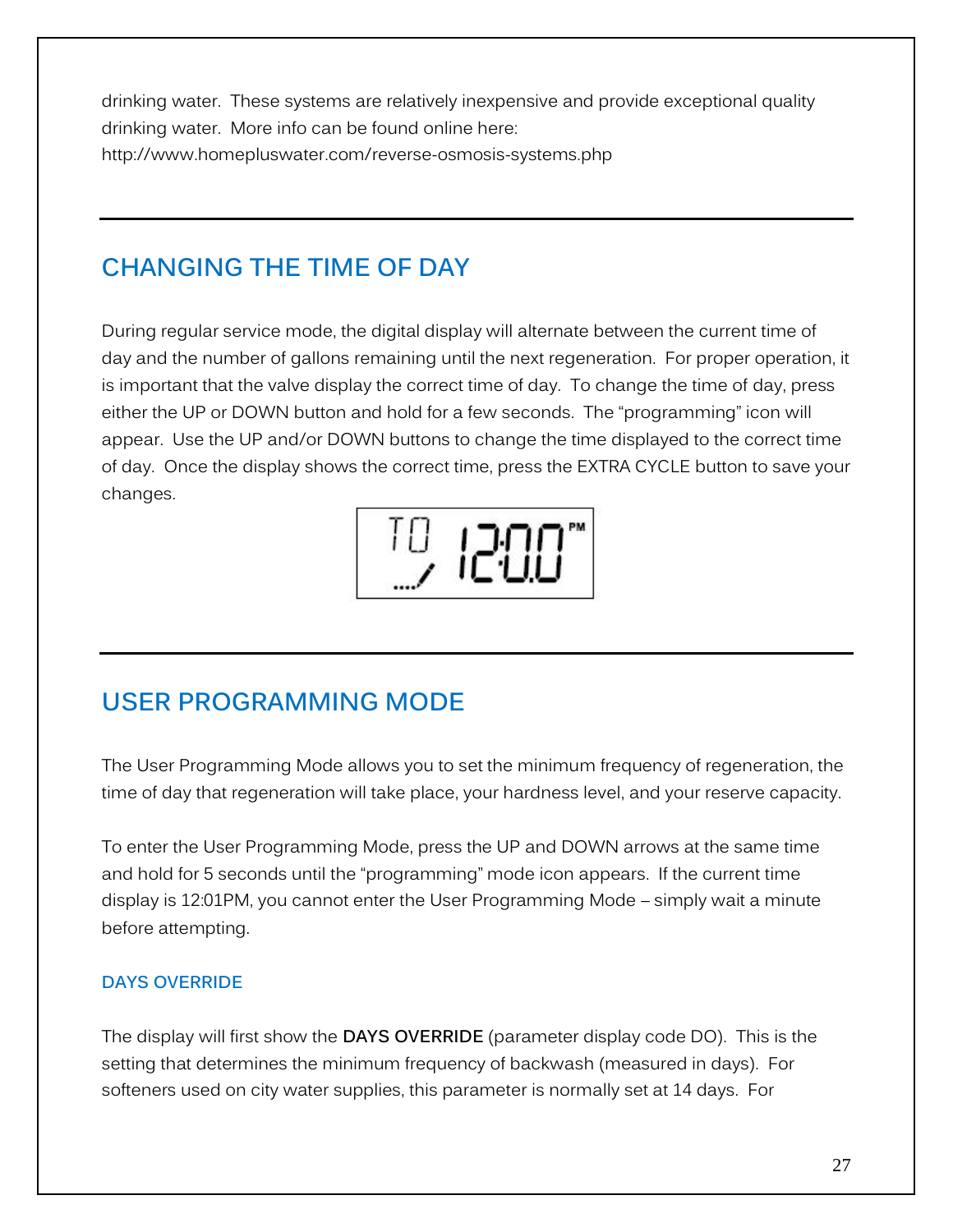softeners operated on a private well or surface water supply, this setting is usually set at 7 days.



To change the setting, use the UP and DOWN buttons. Press the EXTRA CYCLE button when done. If you do not want to change the current setting, simply press the EXTRA CYCLE button to skip to the next step.

#### **REGENERATION TIME**

The display will now show the **REGENERATION TIME** (parameter display code RT). This is the setting that determines the time of day that the automatic regeneration will start. It is strongly recommended that regeneration be set to occur at night when water will not be in use. If you have other water treatment equipment that regenerates or backwashes (such as an iron filter), make sure that your SoftPlus™ system is not set to regenerate at the same time.



To change the setting, use the UP and DOWN buttons. Press the EXTRA CYCLE button when done. If you do not want to change the current setting, simply press the EXTRA CYCLE button to skip to the next step.

#### **FEED WATER HARDNESS**

The display will now show the **FEED WATER HARDNESS** (parameter display code H). This parameter should be set at the level of your raw (untreated) hardness from your most recent water test, in grains per gallon (GPG), adjusted for iron and manganese content.



We recommend that you determine this setting as follows: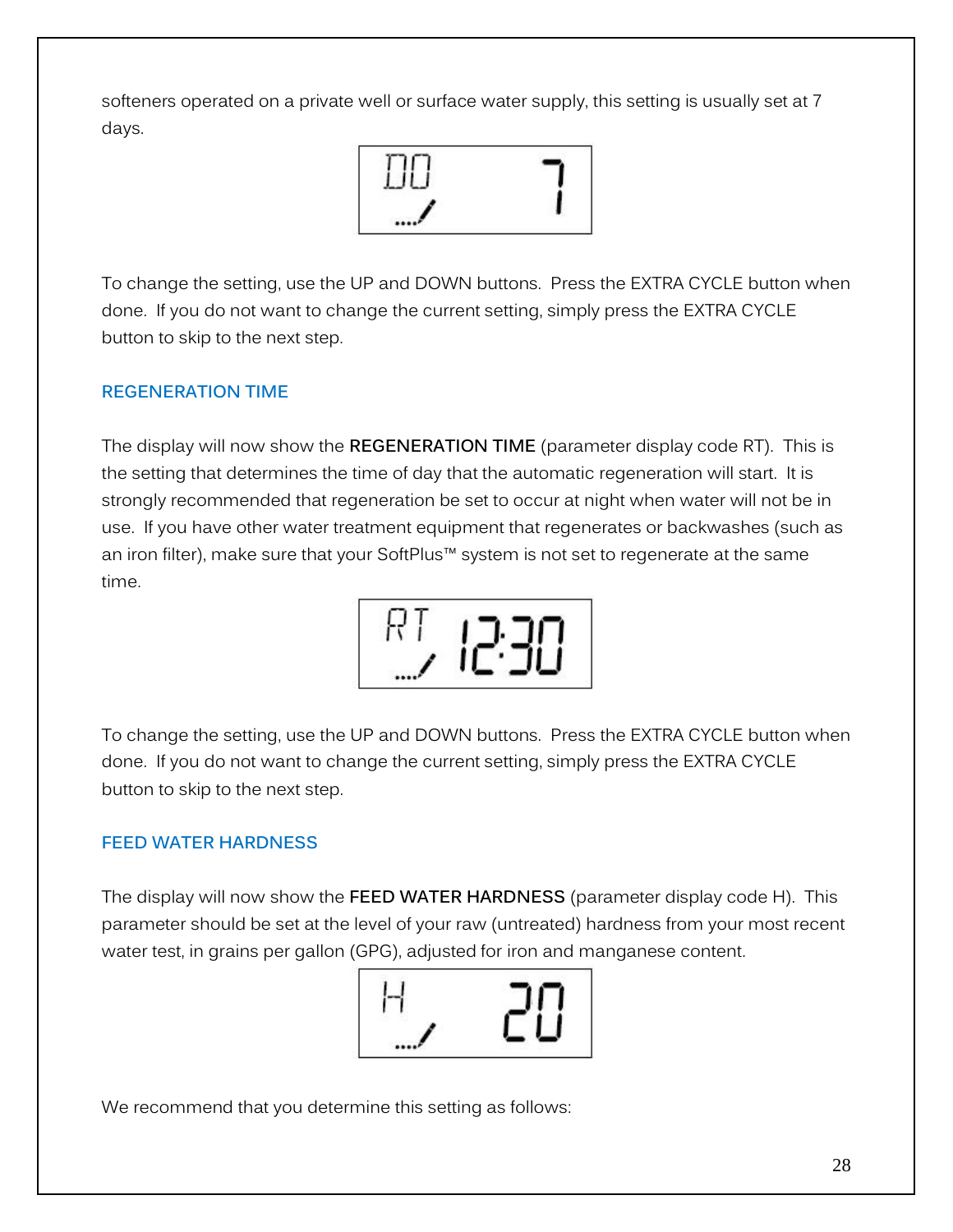If your hardness level is expressed in ppm or mg/l, first divide by 17.1 to convert to hardness expressed in grains per gallon (GPG).

Then, calculate your Iron Adjustment Factor as follows:

(iron level in ppm or mg/l + manganese level in ppm or mg/l) x 4

#### **Your recommended feed water hardness setting is equal to:**

Hardness in GPG + Iron Adjustment Factor

To change the setting, use the UP and DOWN buttons. Press the EXTRA CYCLE button when done. If you do not want to change the current setting, simply press the EXTRA CYCLE button to skip to the next step.

### **RESERVE CAPACITY (SAFETY FACTOR)**

The display will now show the **SAFETY FACTOR** (parameter display code SF).

When determining if a regeneration is required each day, the system considers if it has enough capacity to make it through the next day based on your typical daily water demand plus a "safety factor" expressed as a percentage of your typical daily demand. Reducing the safety factor increases salt efficiency but may leave you without treated water towards the end of the day on days where you use more water than normal. Increasing the safety factor reduces salt efficiency. Our factory default setting is 15% which suits most applications effectively while ensuring high overall salt efficiency.



To change the setting, use the UP and DOWN buttons. Press the EXTRA CYCLE button when done. If you do not want to change the current setting, simply press the EXTRA CYCLE button to return to service mode.

The system should now return to normal service mode. The unit will also return to normal operation after 5 seconds if no buttons are pressed.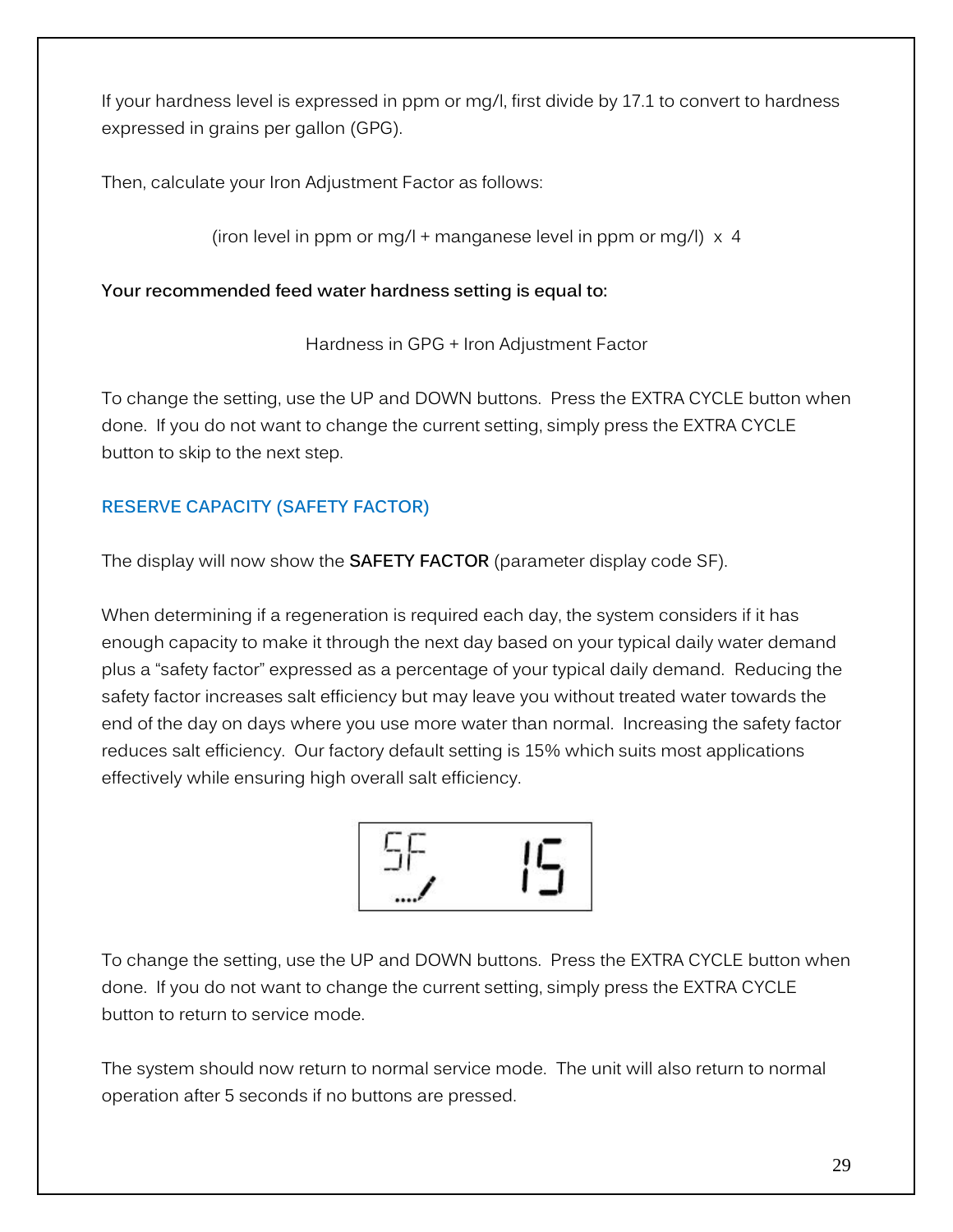## **MASTER PROGRAMMING MODE**

# **CAUTION**

**THE MASTER PROGRAMMING MODE IS DESIGNED FOR PROFESSIONAL USE ONLY. UNLESS DIRECTED BY A WATER TREATMENT PROFESSIONAL FAMILIAR WITH THE SYSTEM, IT IS STRONGLY RECOMMENDED THAT YOU DO NOT MODIFY ANY OF THE MASTER PROGRAMMING MODE SETTINGS** 

To enter the Master Programming Mode, first set the time of day to 12:01PM. With the time display showing 12:01PM, enter the Master Programming Mode, by pressing the UP and DOWN arrows at the same time and holding for 5 seconds until the "programming" mode icon appears.

In this mode, you can adjust a parameter setting by using the UP and DOWN buttons. To save your changes and/or to skip to the next parameter, press the EXTRA CYCLE button. Press the EXTRA CYCLE button at the last parameter to save all settings and return to normal operation. The control will automatically disregard any changes and return to normal operation if it is left in Master Programming Mode for 5 minutes without any keypad input.

The following settings are the factory default settings for all 5800SXT Series SoftPlus™ systems:

|                            | Parameter | <b>Default</b>                           | Option               |  |
|----------------------------|-----------|------------------------------------------|----------------------|--|
| Parameter                  | Code      | Setting                                  | Description          |  |
| Display Format             | DF        | <b>GAL</b>                               | Gallons              |  |
| Valve Type                 | VT        | 5800                                     | <b>Fleck 5800</b>    |  |
| Regenerant Flow            | <b>RF</b> | dF1b                                     | Downflow, 1 Backwash |  |
| Control Type               | <b>CT</b> | Fd                                       | Flow Meter, Delayed  |  |
| Unit Capacity              | C         | See Chart on Page 5 for your Model based |                      |  |
|                            |           | on salt dose of 6lb per cubic foot       |                      |  |
| <b>Feed Water Hardness</b> | H         | See User Programming Mode Above          |                      |  |
| Reserve Selection          | <b>RS</b> | <b>SF</b><br>Percentage Safety Factor    |                      |  |
| <b>Safety Factor</b>       | <b>SF</b> | 15                                       | 15%                  |  |
| Day Override               | DO        | See User Programming Mode Above          |                      |  |
| Regeneration Time          | RT.       | 12:30                                    | 12:30am              |  |
| <b>Backwash</b>            | <b>BW</b> | 10                                       | 10 minutes           |  |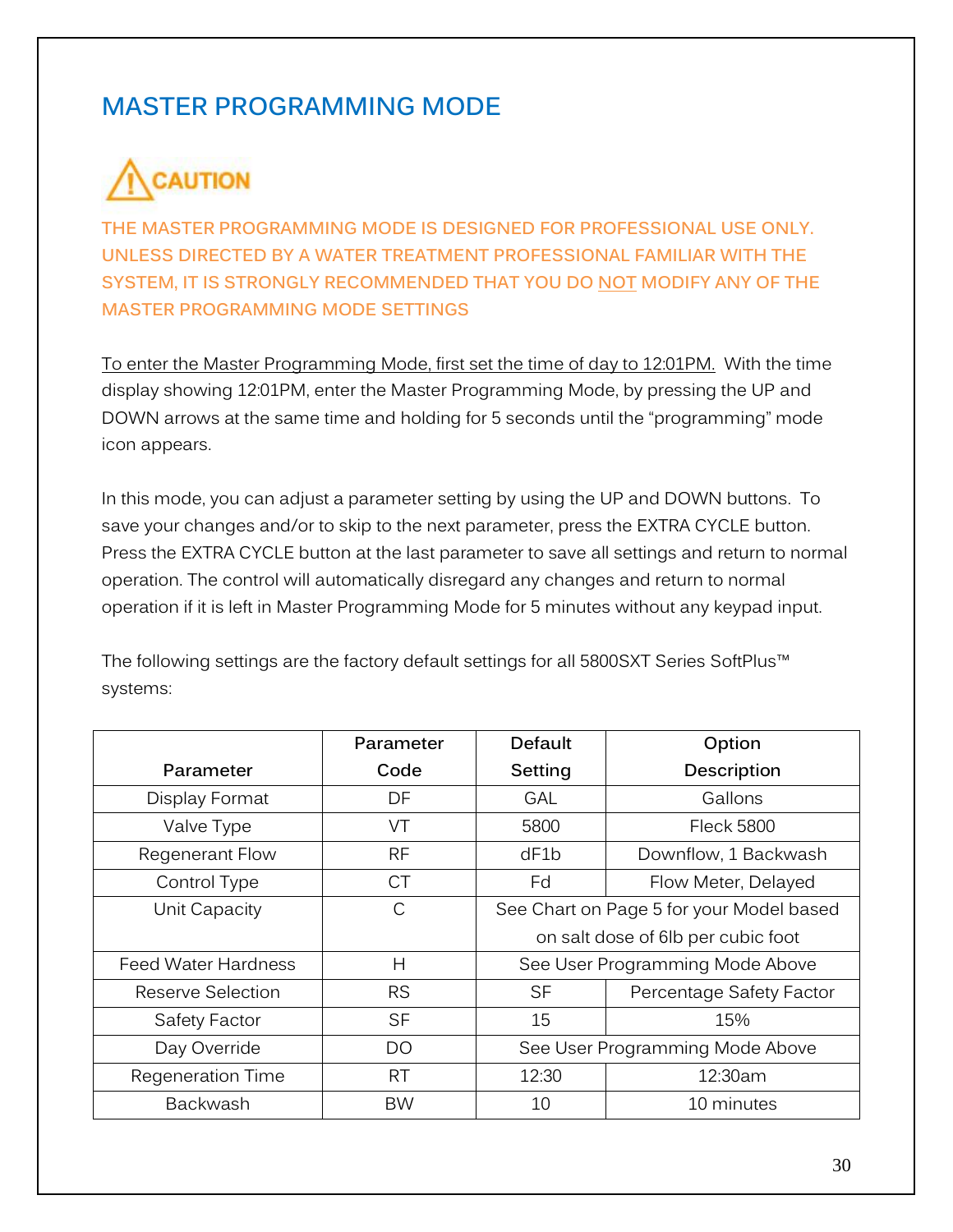| <b>Brine Draw/Slow Rinse</b> | BD        | 60 Minutes<br>60 |                    |  |
|------------------------------|-----------|------------------|--------------------|--|
| Rapid Rinse                  | <b>RR</b> |                  | 3 minutes          |  |
| <b>Brine Fill</b>            | ВF        | See Below*       |                    |  |
| Flow Meter Type              | FM        | t0.7             | 3/4" Turbine Meter |  |
| Relay                        | <b>RE</b> | Off              | Off                |  |
| Relay                        | /R        | Off              | ∩ff                |  |

\* the brine fill cycle time is dependent upon your system size and is based on a salt dose of 6 lbs per cubic foot:

| Model                   | $8 - 44$ | $9 - 48$ | 10-54     | 12-52 | 13-54 | 14-65 |
|-------------------------|----------|----------|-----------|-------|-------|-------|
| <b>Brine Fill Cycle</b> |          | 18       | $\perp$ 4 | 18    | ົ     |       |
| Time in minutes:        | 14       |          |           |       | د∠    | 14    |

## **RESETS**

# CAUTION

### **USE OF THE RESET FUNCTIONS IS NOT RECOMMENDED EXCEPT UNDER THE GUIDANCE OF A WATER TREATMENT PROFESSIONAL FAMILIAR WITH THIS EQUIPMENT.**

**Soft Reset:** Press and hold the EXTRA CYCLE and DOWN buttons for 25 seconds while in normal Service mode. This resets all parameters to the system default values except days since backwash in the time clock system.

**Master Reset:** Hold the Extra Cycle button while powering up the unit. This resets all of the parameters in the unit. Check and verify the choices selected in Master Programming Mode.

## **OPERATION DURING A POWER FAILURE**

The 5800SXT valve/controller includes integral power backup. In the event of power failure, the control shifts into a power-saving mode. The display and motor shut down, but it continues to keep track of the time and day for a minimum of 48 hours.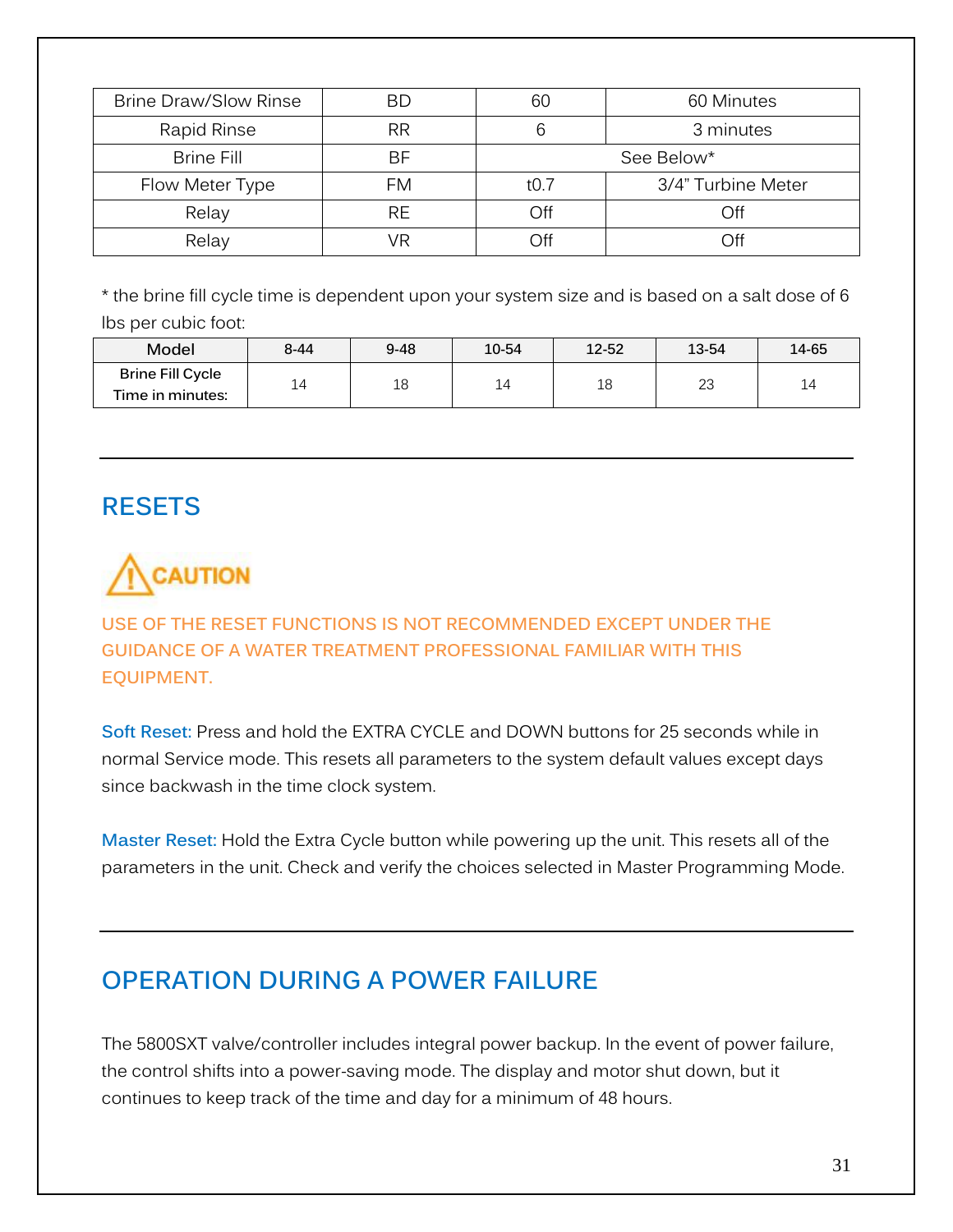The system configuration settings are stored in a non-volatile memory and are stored indefinitely with or without line power. The Time of Day flashes when there has been a power failure. Press any button to stop the Time of Day from flashing.

If power fails while the unit is in regeneration, the control will save the current valve position before it shuts down. When power is restored, the control will resume the regeneration cycle from the point where power failed. Note that if power fails during a regeneration cycle, the valve will remain in its current position until power is restored.

# **WARNING**

## **THE DRAIN LINE PLUMBING CONFIGURATION SHOULD INCLUDE ALL REQUIRED SAFETY COMPONENTS TO PREVENT OVERFLOWS RESULTING FROM A POWER FAILURE DURING REGENERATION.**

The control will not start a new regeneration cycle without power. If the valve misses a scheduled regeneration due to a power failure, it will queue a backwash. Once power is restored, the control will initiate a regeneration cycle the next time that the Time of Day equals the programmed regeneration time. Typically, this means that the valve will regenerate one day after it was originally scheduled.

# **DIAGNOSTIC DATA**

The SXT controller records and maintains diagnostic data to assist with servicing and troubleshooting. See page 12 of the Fleck 5800 SXT Downflow/Upflow Service manual for details.

## **MAINTENANCE & TROUBLESHOOTING**



**THE CONTROLLER MUST BE DEPRESSURIZED BEFORE REMOVING ANY QUICK CONNECTION CLIPS OR THE VALVE ITSELF FOR SERVICING. THE CONNECTOR SHOULD BE PUSHED TOWARD THE CONTROL VALVE WHILE REMOVING CLIPS.**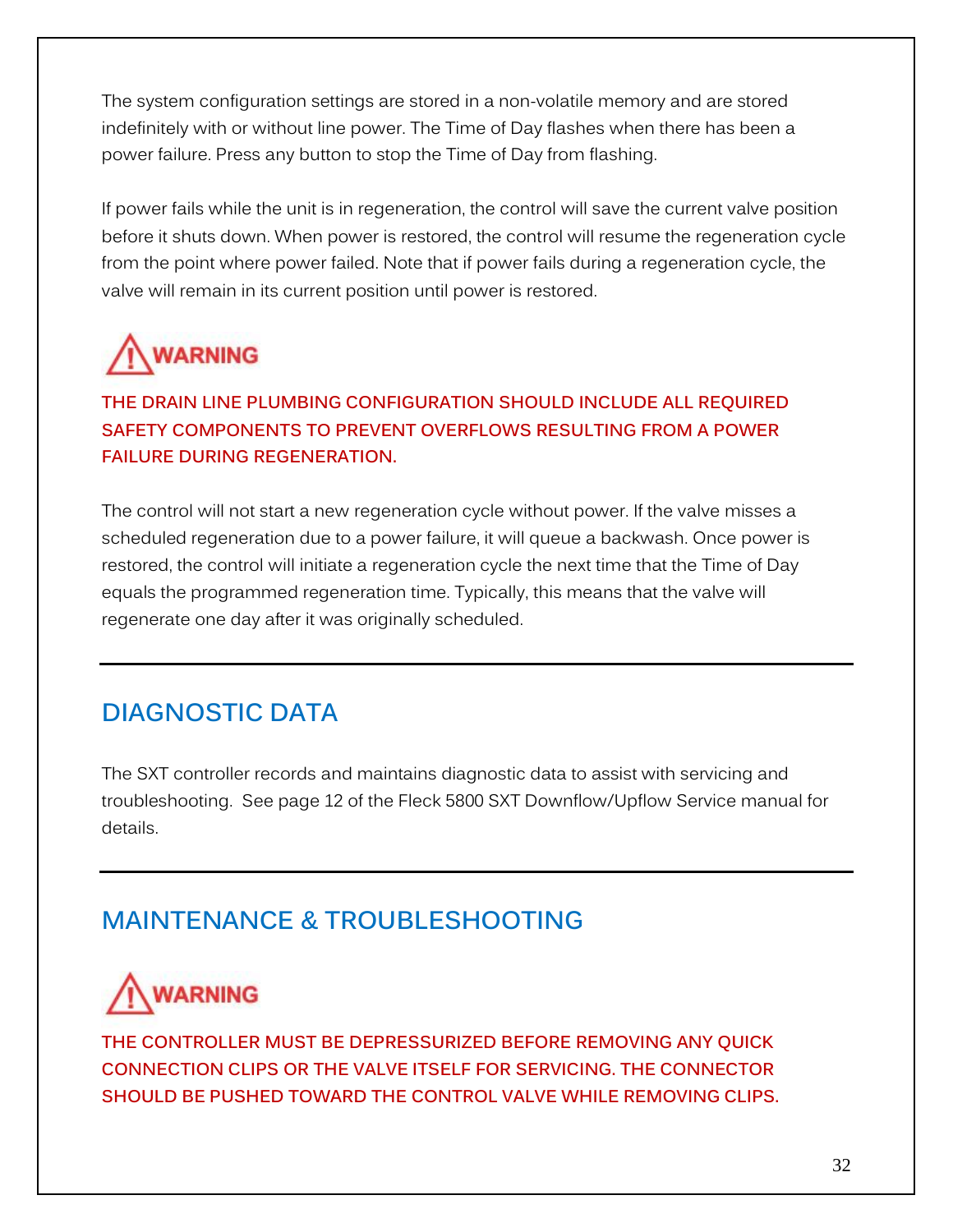#### **Service Recommendations**

It is imperative that the salt level in your brine tank be kept at the correct level. See "Regeneration" and "salt" sections above for details. Every time you add salt, inspect all fittings for signs of leaks, as well as brine tubing for crimps or kinks that may impede brine flow. Empty and clean the brine tank every three years.

Your Fleck 5800 valve is built for long term operation with limited maintenance. The seals and spacers and piston assembly, injector, and injector screen require periodic servicing or replacement, generally every 2 to 5 years. See Service Bulletin #5800-2 for instructions on this procedure.

| <b>PROBLEM</b>                   | <b>CAUSE</b>                      | <b>CORRECTION</b>                  |
|----------------------------------|-----------------------------------|------------------------------------|
| 1. Valve fails to backwash       | A. Electrical service to unit has | A. Assure permanent electrical     |
|                                  | been interrupted.                 | service (check fuse, plug, pull    |
|                                  | B. Timer is defective.            | chain or switch).                  |
|                                  |                                   | B. Replace timer.                  |
| 2. Loss of water pressure.       | A. Contaminant build-up in feed   | A. Clean line to water filter.     |
|                                  | line.                             | B. Perform manual backwash.        |
|                                  | B. Contaminant build-up in unit   | Increase frequency of              |
|                                  | C. Inlet of control plugged due   | regeneration and/or backwash       |
|                                  | to foreign material broken loose  | time.                              |
|                                  | from pipe by recent work done     | C. Remove pistons and clean        |
|                                  | on plumbing system.               | control.                           |
| 3. Loss of media through drain   | A. Drain line flow control too    | A. Check to ensure drain line      |
| line.                            | large.                            | flow control is sized properly for |
|                                  |                                   | your treatment tank.               |
| 4. Water running to drain during | A. Internal valve leak.           | A. Replace seals and spacers       |
| service mode.                    | B. Jammed piston.                 | and/or piston.                     |
|                                  |                                   | B. Remove obstruction/debris       |
|                                  |                                   | and inspect seals and spacers      |
|                                  |                                   | and/or piston for damage.          |
| 5. Cloudy water and/or poor      | A. Additional backwash            | A. Perform 1 or more additional    |
| water pressure after initial     | required.                         | manual backwash cycles.            |
| installation.                    |                                   |                                    |
| 6. Continuous hard water at      | A. No salt                        | A. Brine tank is empty or salt is  |
| faucets.                         | B. Bypass                         | "bridged."                         |
|                                  | C. Injector / Screen Plugged      | B. Make sure bypass valve is in    |
|                                  | D. Brine Flow Problem             | service position.                  |
|                                  | E. Internal Leak                  | C. Inspect and clean injector      |

#### **Troubleshooting**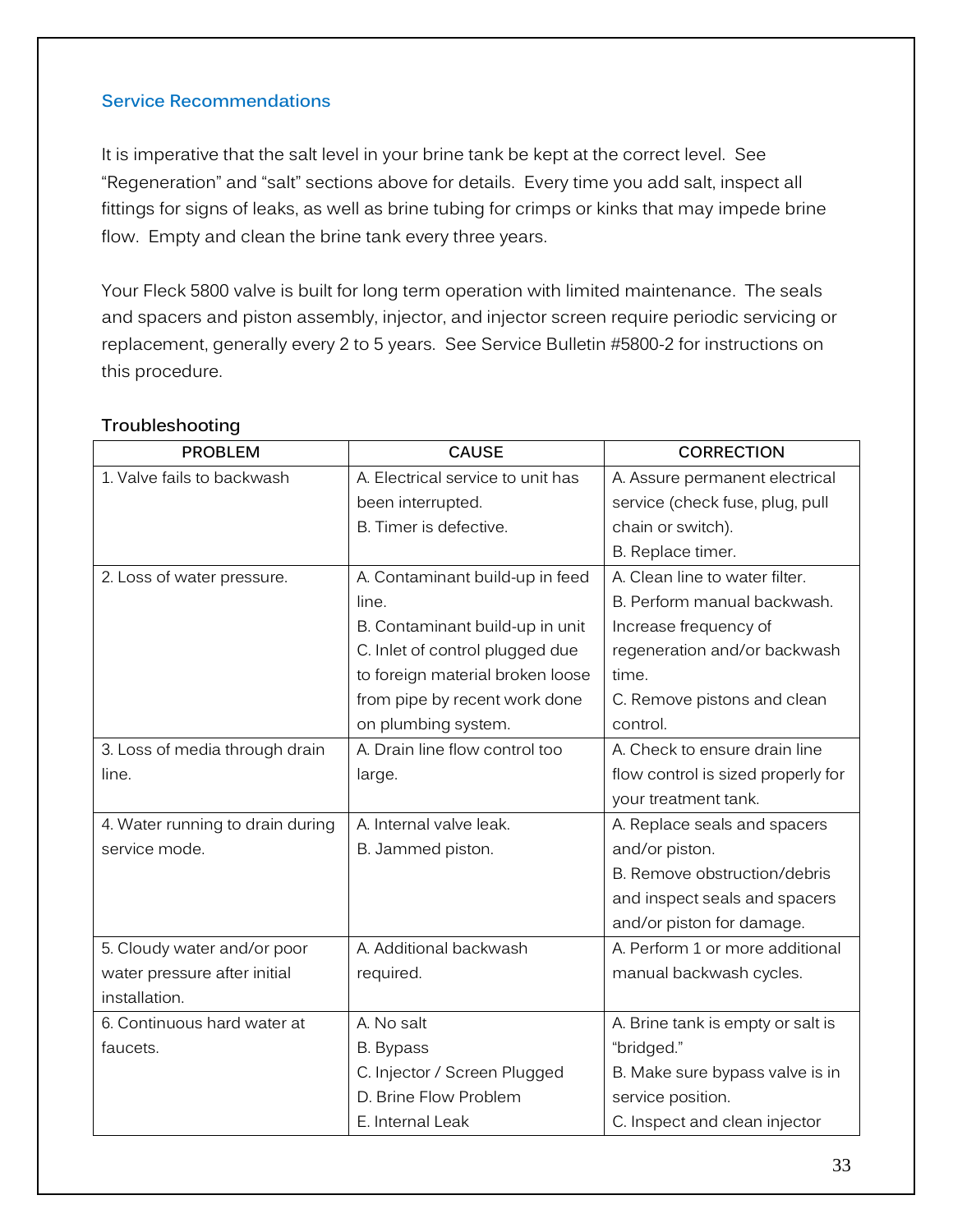|                                |                               | and injector screen.              |
|--------------------------------|-------------------------------|-----------------------------------|
|                                |                               | D. Inspect brine tubbing for      |
|                                |                               | kinks or blockages, check brine   |
|                                |                               | tube connections for air leak, &  |
|                                |                               | check brine line flow control for |
|                                |                               | blockage.                         |
|                                |                               | E. Check riser tube for crack,    |
|                                |                               | check riser tube o-ring seal on   |
|                                |                               | control valve, & inspect valve    |
|                                |                               | seals for wear.                   |
| 7. Intermittent hard water at  | A. No salt                    | A. Brine tank is empty or salt is |
| faucets.                       | B. Using hot water during     | "bridged."                        |
|                                | regeneration                  | B. Adjust regeneration time so    |
|                                | C. Change in feed water       | that hot water use does not       |
|                                | hardness                      | coincide with regeneration.       |
|                                | D. Capacity settings          | C. Check feed water hardness      |
|                                | E. Fouling                    | level and adjust setting if       |
|                                |                               | necessary.                        |
|                                |                               | D. Capacity or safety factor      |
|                                |                               | settings should be reviewed       |
|                                |                               | with your dealer                  |
|                                |                               | E. Resin fouling may be           |
|                                |                               | reducing capacity of your resin.  |
|                                |                               | Discuss with your dealer.         |
| 8. Excessive salt consumption. | A. Incorrect setting.         | A. Confirm settings with your     |
|                                | B. Excess water in brine tank | dealer.                           |
|                                |                               | B. See below.                     |
| 9. Excess water in brine tank. | A. Drain line flow control    | A. Inspect and clean the DLFC.    |
|                                | plugged                       | and ensure no blockages in        |
|                                | B. Plugged injector           | drain piping.                     |
|                                | C. Incorrect setting          | B. Inspect and clean injector     |
|                                | D. Brine flow problem         | and injector screen               |
|                                |                               | C. Confirm settings with your     |
|                                |                               | dealer.                           |
|                                |                               | D. Inspect brine tubbing for      |
|                                |                               | kinks or blockages, check brine   |
|                                |                               | tube connections for air leak, &  |
|                                |                               | check brine line flow control for |
|                                |                               | blockage.                         |
| 9. Softener regenerated at     | A. Power failure              | A. Reprogram correct time into    |
| unexpected time of day.        |                               | controller.                       |
|                                |                               |                                   |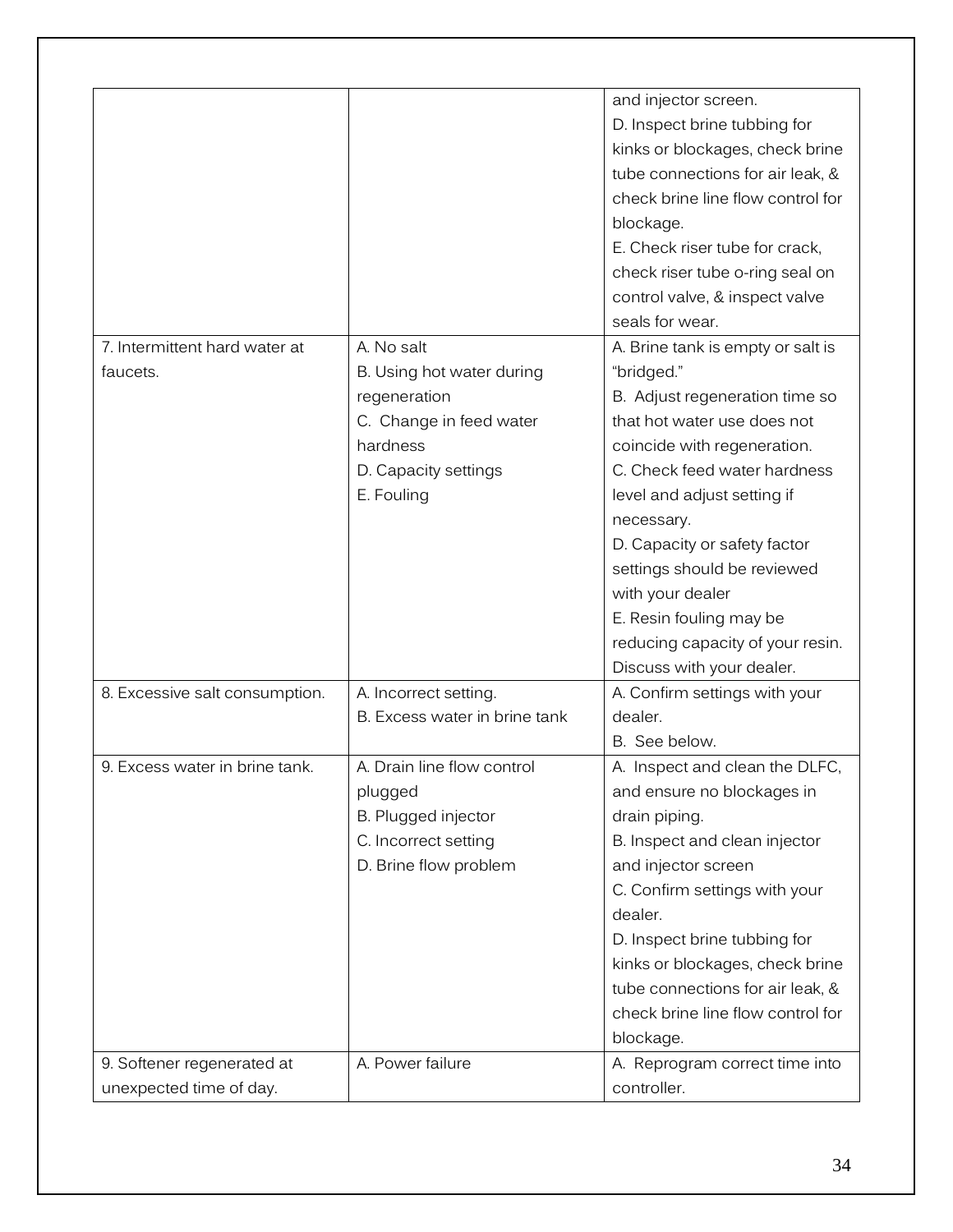### ERROR CODES

| Code           | Error               | Cause                    | Reset & recovery                                    |
|----------------|---------------------|--------------------------|-----------------------------------------------------|
| $\mathbf 0$    | Cam Sense           | The valve drive took     | Unplug the unit and examine the control valve.      |
|                | Error               | longer than 6 minutes to | Verify that all cam switches are connected to       |
|                |                     | advance to the next      | the circuit board and functioning properly.         |
|                |                     | regeneration position.   | Verify that the motor and drive train               |
|                |                     |                          | components are in good condition and                |
|                |                     |                          | assembled properly. Check the valve and verify      |
|                |                     |                          | that the piston travels freely. Replace /           |
|                |                     |                          | reassemble the various components as                |
|                |                     |                          | necessary. Plug the unit back in and observe        |
|                |                     |                          | its behavior. The unit should cycle to the next     |
|                |                     |                          | valve position and stop. If the error re-occurs,    |
|                |                     |                          | unplug the unit and contact technical support.      |
| $\mathbf{1}$   | Cycle Step          | The control experienced  | Unplug the unit and examine the control valve.      |
|                | Error               | an unexpected cycle      | Verify that all cam switches are connected to       |
|                |                     | input.                   | the circuit board and functioning properly.         |
|                |                     |                          | Enter Master Programming mode and verify            |
|                |                     |                          | that the valve type and system type are set         |
|                |                     |                          | correctly with regard to the unit itself. Step the  |
|                |                     |                          | unit through a manual regeneration and verify       |
|                |                     |                          | that it functions correctly. If the error re-occurs |
|                |                     |                          | unplug the unit and contact technical support.      |
| $\overline{2}$ | Regen Failure       | The system has not       | Perform a Manual Regeneration to reset the          |
|                |                     | regenerated for more     | error code. Enter Master Programming mode           |
|                |                     | than 99 days.            | and verify that the unit is configured properly.    |
|                |                     |                          | As appropriate for the valve configuration,         |
|                |                     |                          | check that the correct system capacity has          |
|                |                     |                          | been selected, and that the day override is set     |
|                |                     |                          | properly. Correct the settings as necessary.        |
| 3              | <b>Memory Error</b> | Control board memory     | Perform a Master Reset and reconfigure the          |
|                |                     | failure.                 | system via Master Programming mode. After           |
|                |                     |                          | reconfiguring the system, set the valve through     |
|                |                     |                          | a manual regeneration. If the error re-occurs,      |
|                |                     |                          | unplug the unit and contact technical support.      |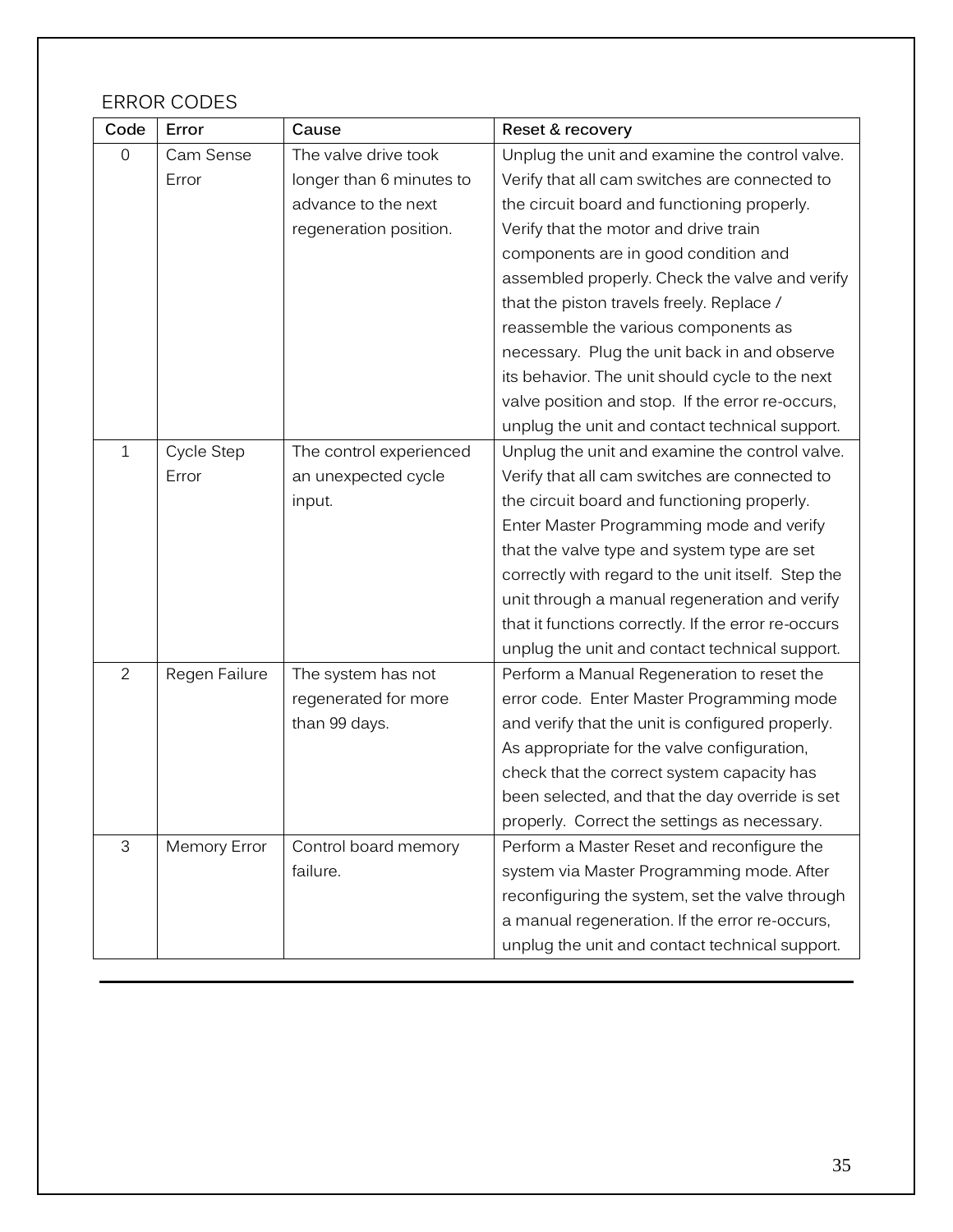## **WARRANTY INFORMATION**

SoftPlus™ systems are backed by a comprehensive warranty program.

The Fleck 5800SXT control valve and related bypass assembly and media tank are manufactured by Pentair LLC and are subject to Pentair LLC's Limited Warranty. See Pentair's Limited Warranty for details.

**Fleck 5800SXT control valve: 5 Years\* Media tanks up to 13" in Diameter: 10 Years Media tanks 14" and Greater in Diameter: 5 Years** 

\*Note: Pistons and piston seals are considered wear and tear items and require regularly scheduled maintenance and replacement.

HomePlus Products Inc. will assist you in obtaining warranty coverage from Pentair LLC. To report a warranty problem with your system or request warranty assistance, please call HomePlus Products Inc. Toll free: 1-866-376-2690

**Subject to the limitations noted below, all other components of the SoftPlus™ system are warranted by HomePlus Products Inc. to be free of defects in material and workmanship for a period of 1 year except as noted\*\*.** 

\*\*Note: Due to the wide variety of potential feed water conditions, there is no warranty on the cation resin or underbed gravel.

The term of these warranties begins on the date of delivery of the product to the customer and continues until the earlier of:

- the end of the warranty term noted above; or
- the date in which the product(s) is/are removed from the original location of installation; or
- the date in which the original purchaser sells or otherwise transfers ownership of the home in which the product(s) was/were originally installed.

Only products purchased from an Authorized Dealer or HomePlus Products Inc. directly are eligible for this warranty. The products must have been installed and operated in accordance with the instructions and operating conditions stated in the Owner's Manual.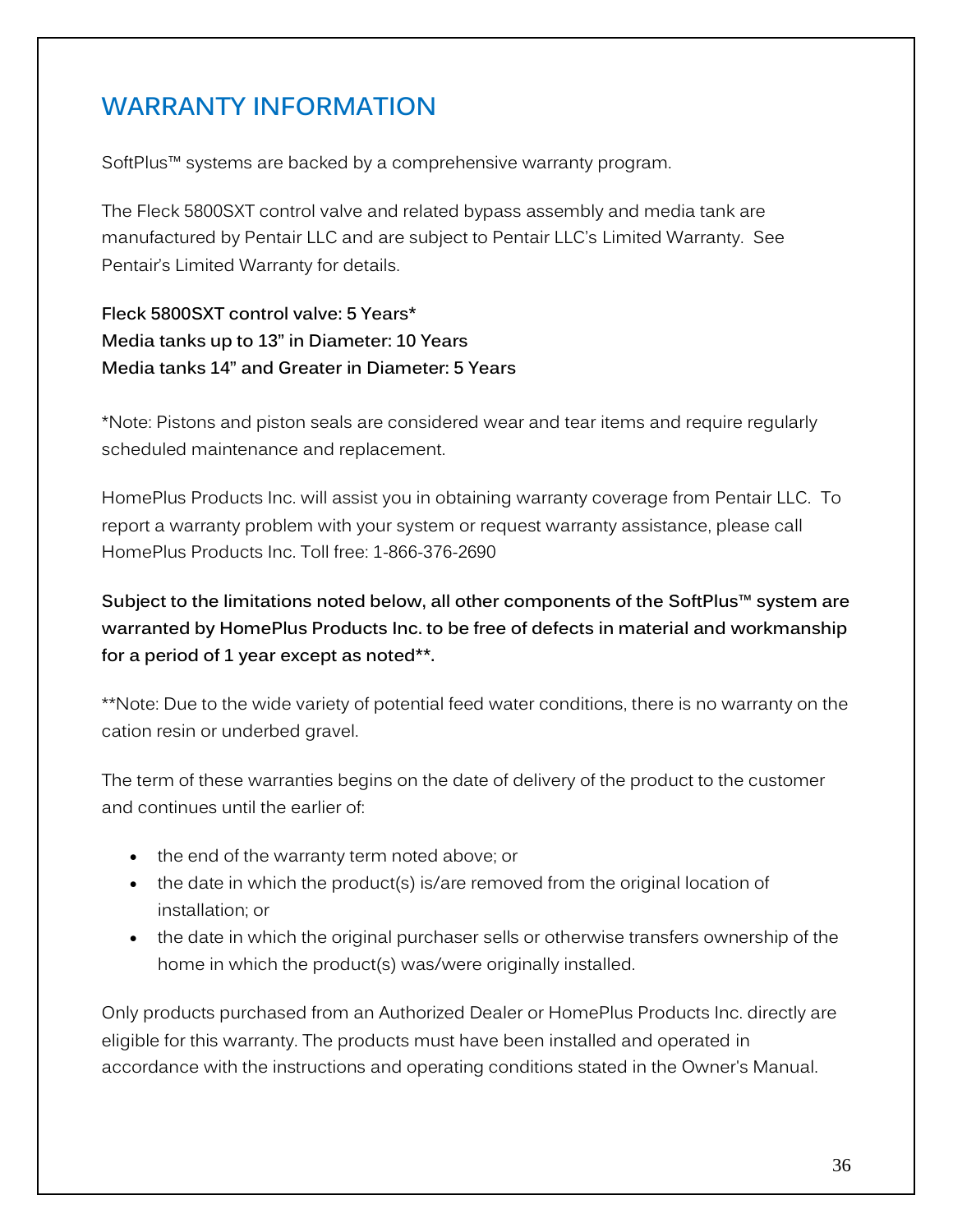Customer must register his or her warranty with HomePlus products Inc. within 90 days of original purchase for the warranty to remain valid.

This warranty applies only in Canada and the United States of America.

In the event that a part is deemed defective, the user must immediately inform HomePlus Products Inc. who will furnish a replacement part at no cost to the user. HomePlus' obligation to the customer shall be limited to the replacement of the defective part by prepaid standard freight to the original point of installation. Expedited shipping is available at the discretion and cost of the customer. When required, the return of defective parts to HomePlus is the responsibility of the customer.

This warranty does not cover any labour costs including labour costs related to troubleshooting, repair, installation, replacement, or maintenance.

This warranty does not apply to the following situations: misuse; normal wear and tear; neglect; unauthorized repair or damage caused through installation, adaptation, or modification; use in an improper manner or manner inconsistent with the manufacturer's installation, operating, and maintenance instructions; misapplication; wear or deterioration due to environmental conditions; damage occurring during transit; mishandling; improper storage; incorrect supply of water; tampering or alteration; fire, freezing; act of God; or any cause beyond the control of HomePlus Products Inc.

The original warranty period does not change in the event of part replacement by HomePlus Products Inc.

This warranty is issued exclusively to the original consumer purchaser of record so long as the product remains installed in the original location of installation, and is not transferable.

The provisions of the foregoing warranties are in lieu of any other warranty, whether expressed or implied, written or oral (including any warranty of merchantability or fitness for a particular purpose). HomePlus Product Inc.'s liability arising out of the manufacture, sale, or supplying of the products or their use or disposition, whether based upon warranty, contract, tort, or otherwise, shall not exceed the actual purchase price paid by the authorized dealer or consumer for the product. In no event shall HomePlus Products Inc. be liable to the distributor or any other person or entity for special, incidental, consequential or punitive damages (including, but not limited to, property damage or loss, loss of incomes, or loss of use damages) arising out of the manufacture, sale, or supplying of the products, even if HomePlus Products Inc. has been advised of the possibility of such damages or losses.